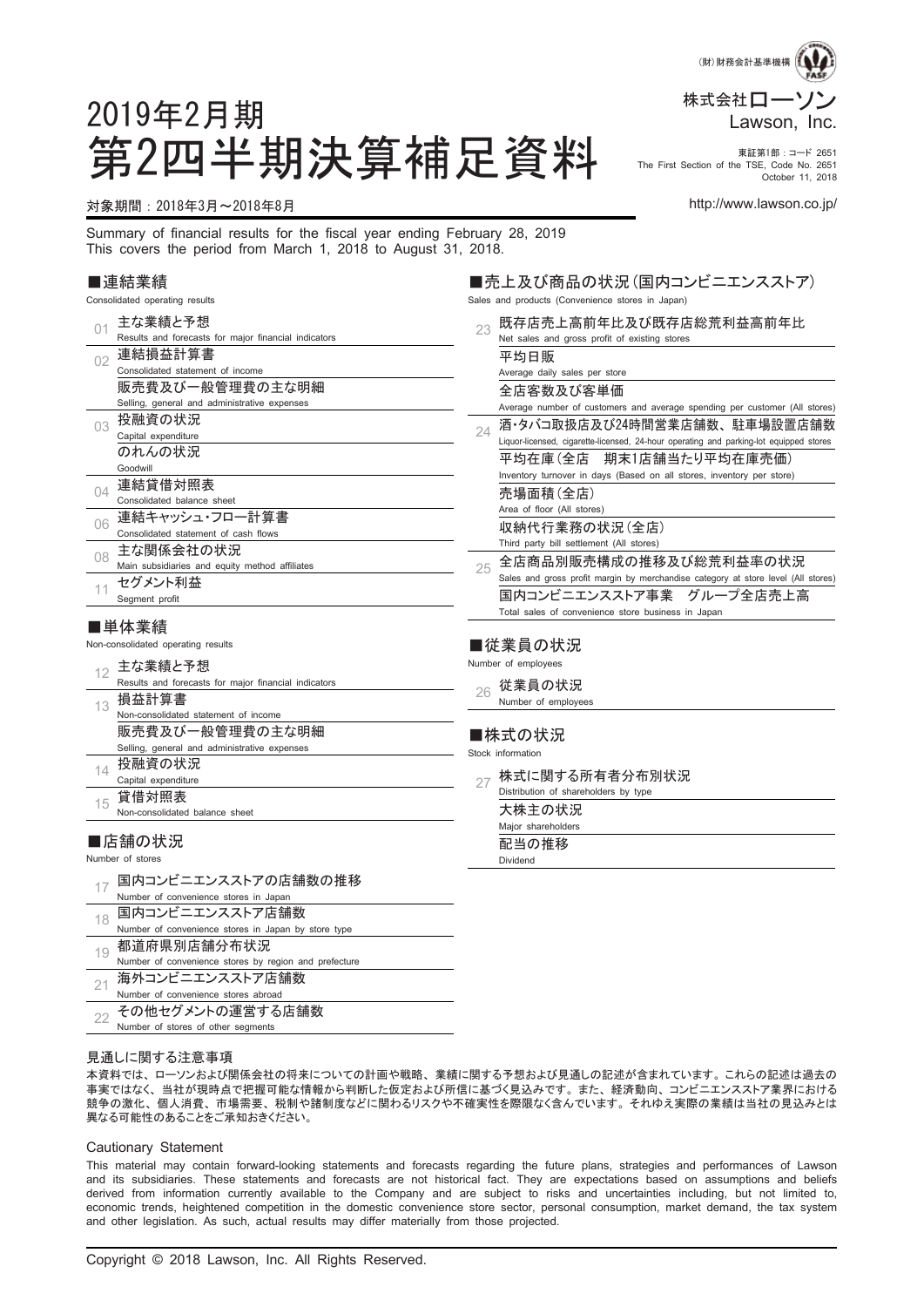#### ■主な業績と予想 Results and forecasts for major financial indicators

|                                                                                                       | 2017年度/FY2017                    |        |                                      | 2018年度/FY2018 |                                  |        |                                                   |           |
|-------------------------------------------------------------------------------------------------------|----------------------------------|--------|--------------------------------------|---------------|----------------------------------|--------|---------------------------------------------------|-----------|
|                                                                                                       | 第2四半期/1H<br>2017.3.1 - 2017.8.31 |        | 通期/Full year<br>2017.3.1 - 2018.2.28 |               | 第2四半期/1H<br>2018.3.1 - 2018.8.31 |        | 通期計画/Full year (Forecast)<br>2018.3.1 - 2019.2.28 |           |
|                                                                                                       | 金額/Amount 前年比/YoY                |        | 金額/Amount 前年比/YoY                    |               | 金額/Amount 前年比/YoY                |        | 金額/Amount 前年比/YoY                                 |           |
| チェーン全店売上高 (百万円)*1<br>Net sales of convenience stores (millions of yen)                                | 1.148.545                        | 106.7% | 2, 283, 621                          | 105.8%        | 1, 224, 510                      | 106.6% | 2.450.000                                         | 107.3%    |
| 加盟店売上高 (百万円)<br>Net sales of franchised stores (millions of yen)                                      | 1, 052, 587                      |        | 106.2% 2,087,246                     | 106.0%        | 1, 114, 657                      | 105.9% |                                                   |           |
| 直営店売上高(百万円)<br>Net sales of company-operated stores (millions of yen)                                 | 95, 957                          | 112.3% | 196, 375                             | 104.4%        | 109, 852                         | 114.5% |                                                   |           |
| 営業総収入 (百万円) *2<br>Gross operating revenue (millions of yen)                                           | 329, 402                         | 107.6% | 657, 324                             | 104.1%        | 351, 973                         | 106.9% | 722,000                                           | 109.8%    |
| 営業総利益 (百万円)<br>Operating gross profit (millions of yen)                                               | 239, 325                         | 105.8% | 475.950                              | 104.1%        | 252, 312                         | 105.4% |                                                   |           |
| (対チェーン全店売上高比)<br>(Operating gross profit on Net sales of convenience stores)                          | 20.8%                            |        | 20.8%                                |               | 20.6%                            |        |                                                   |           |
| 販売費及び一般管理費(百万円)<br>Selling, general and administrative expenses (millions of yen)                     | 200, 380                         | 107.6% | 410, 129                             | 107.0%        | 217, 827                         | 108.7% |                                                   |           |
| (対チェーン全店売上高比)<br>(Selling, general and administrative expenses on Net<br>sales of convenience stores) | 17.4%                            |        | 18.0%                                |               | 17.8%                            |        |                                                   |           |
| 営業利益 (百万円) Operating income (millions of yen)                                                         | 38.945                           | 97.5%  | 65.820                               | 89.2%         | 34.485                           | 88.5%  | 60.000                                            | 91.2%     |
| (対チェーン全店売上高比)<br>(Operating income on Net sales of convenience stores)                                | 3.4%                             |        | 2.9%                                 |               | 2.8%                             |        |                                                   |           |
| 経常利益 (百万円) Ordinary income (millions of yen)                                                          | 38, 456                          | 100.2% | 65, 141                              | 89.2%         | 33, 536                          | 87.2%  | 57,000                                            | 87.5%     |
| 親会社株主に帰属する四半期 (当期) 純利益 (百万円)<br>Profit attributable to owners of parent (millions of yen)             | 23.644                           | 104.6% | 26, 828                              | 73.7%         | 17.942                           | 75.9%  | 28,000                                            | 104.4%    |
| 1株当たり四半期 (当期) 純利益 (円)<br>Profit per share (yen)                                                       |                                  | 236.36 |                                      | 268.16        | 179.32                           |        |                                                   | 279.83 *3 |
| 純資産 (百万円) Net assets (millions of yen)                                                                | 289, 797                         |        | 281.446                              |               | 288, 198                         |        | L.                                                |           |
| 総資産 (百万円) Total assets (millions of yen)                                                              | 918, 597                         |        | 900, 256                             |               | 960, 760                         |        | L.                                                |           |
| 1株当たり純資産 (円) Net assets per share (yen)                                                               | 2, 836. 58                       |        | 2, 755.06                            |               | 2, 820. 12                       |        | $\equiv$                                          |           |
| 総資産四半期(当期) 純利益率 ROA                                                                                   |                                  | 2.7%   |                                      | 3.0%          |                                  | 1.9%   |                                                   |           |
| 自己資本四半期(当期)純利益率 ROE                                                                                   |                                  | 8.5%   |                                      | 9.7%          |                                  | 6.4%   |                                                   |           |
| 流動比率 Current ratio                                                                                    |                                  | 67.6%  |                                      | 61.1%         |                                  | 61.3%  |                                                   |           |
| 固定比率 Fixed ratio                                                                                      |                                  | 228.6% |                                      | 242.5%        | 247.0%                           |        |                                                   |           |
| 自己資本比率 Shareholders' equity ratio                                                                     |                                  | 30.9%  |                                      | 30.6%         |                                  | 29.4%  |                                                   |           |

(注)

\*1 チェーン全店売上高は、(株)ローソン単体および連結子会社を対象とし、国内コンビニエンスストア事業、海外事業および成城石井事業の店舗売上 高等の合計を記載しています。

なお、成城石井事業については直営の成城石井店舗のみを集計しております。

\*2 営業総収入は直営店売上高、加盟店からの収入等の合計です。

\*3 計画の1株当たり当期純利益に関しては、2018年8月31日現在の期末発行済株式数を用いて算出しております。

Notes:

- \*1 The net sales of convenience stores include Lawson, Inc. and its consolidated subsidiaries.
- Therefore, it is a sum of total sales of domestic convenience stores business, overseas business and Seijo Ishii business. In addition, for Seijo Ishii business, it is a total of its company-operated stores.

\*2 The gross operating revenue is a sum of total sales of company-operated stores, income from franchised stores and others.

\*3 Forecasted profit per share is calculated based on the number of outstanding shares as of August 31, 2018.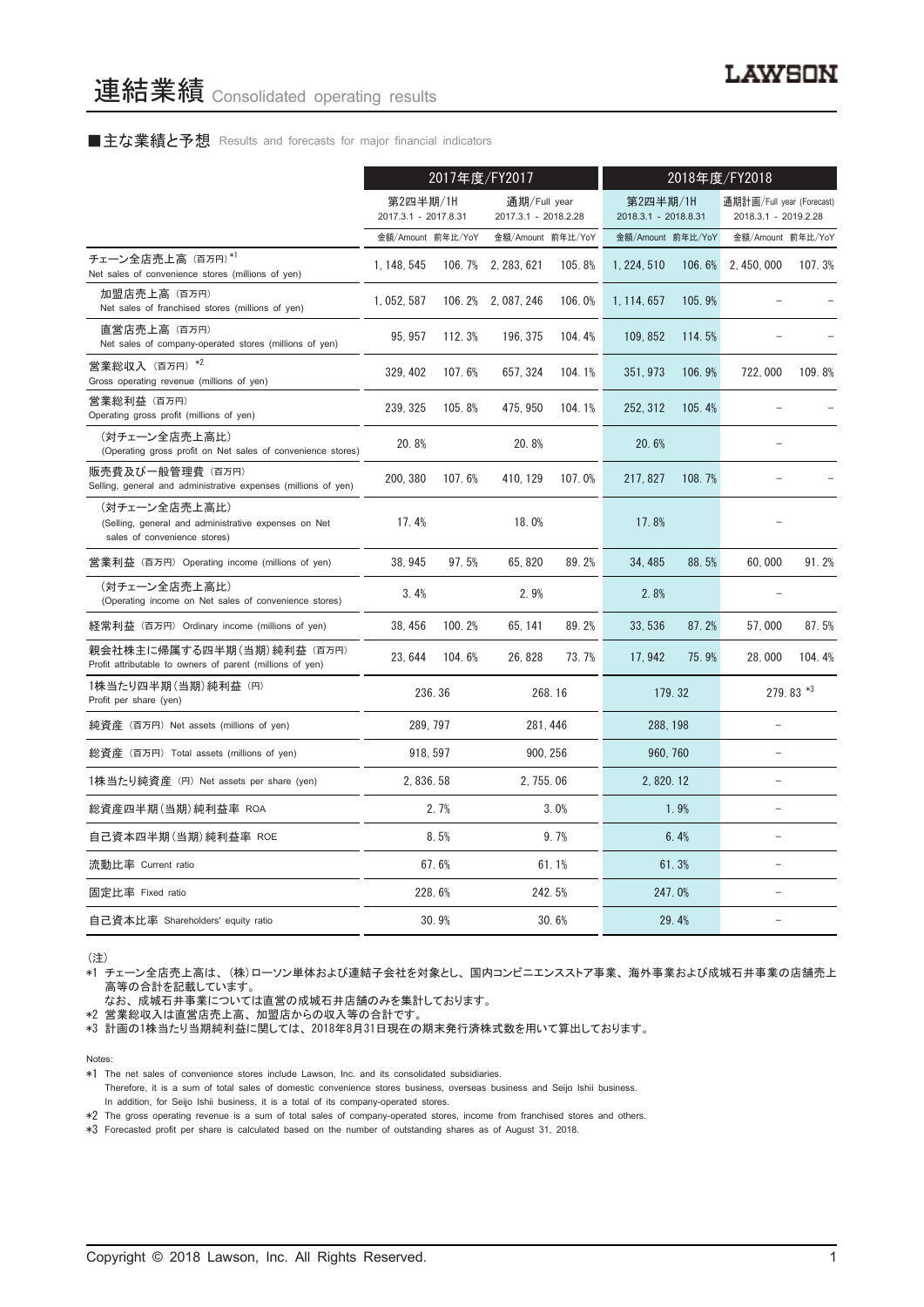# 連結業績 Consolidated operating results

# ■連結損益計算書 Consolidated statement of income

|                                                                      | 2017年度1H               |         | 2018年度1H               |         | 前年増減                |
|----------------------------------------------------------------------|------------------------|---------|------------------------|---------|---------------------|
|                                                                      | $2017.3.1 - 2017.8.31$ |         | $2018.3.1 - 2018.8.31$ |         | Increase (Decrease) |
|                                                                      | 百万円/Millions of yen    | 前年比/YoY | 百万円/Millions of yen    | 前年比/YoY | 百万円/Millions of yen |
| A. 営業総収入 Gross operating revenue<br>$B + E$                          | 329.402                | 107.6%  | 351.973                | 106.9%  | 22, 571             |
| B. 売上高 Net sales*                                                    | 131,033                | 112.0%  | 145, 471               | 111.0%  | 14, 438             |
| C. 売上原価 Cost of sales                                                | 90.077                 | 112.5%  | 99.661                 | 110.6%  | 9,584               |
| D. 売上総利益 Gross profit<br>$B - C$                                     | 40, 956                | 110.8%  | 45,810                 | 111.9%  | 4,853               |
| E. 営業収入 Operating revenues<br>$F + G$                                | 198.369                | 104.8%  | 206, 502               | 104.1%  | 8, 132              |
| F. 加盟店からの収入 Income from franchised stores                            | 147, 248               | 105.6%  | 154, 375               | 104.8%  | 7, 127              |
| G. その他の営業収入 Other operating revenue                                  | 51, 120                | 102.6%  | 52, 126                | 102.0%  | 1,005               |
| H. 営業総利益 Operating gross profit<br>$A - C = D + E$                   | 239, 325               | 105.8%  | 252, 312               | 105.4%  | 12,986              |
| I. 販売費及び一般管理費 Selling, general and administrative expenses           | 200, 380               | 107.6%  | 217, 827               | 108.7%  | 17, 446             |
| J. 営業利益 Operating income<br>$H - I$                                  | 38.945                 | 97.5%   | 34.485                 | 88.5%   | $-4,459$            |
| 営業外収益 Non-operating income                                           | 1.887                  | 99.1%   | 2.063                  | 109.3%  | 175                 |
| 営業外費用 Non-operating expenses                                         | 2.376                  | 68.9%   | 3.011                  | 126.8%  | 635                 |
| 経常利益 Ordinary income                                                 | 38, 456                | 100.2%  | 33,536                 | 87.2%   | $-4,920$            |
| 特別利益 Extraordinary income                                            | 302                    |         |                        |         | $-302$              |
| 特別損失 Extraordinary losses                                            | 2, 111                 | 82.8%   | 3,332                  | 157.8%  | 1, 220              |
| 税金等調整前四半期純利益 Profit before income taxes                              | 36.648                 | 102.3%  | 30.204                 | 82.4%   | $-6,443$            |
| 法人税、住民税及び事業税 Income taxes - current                                  | 10.581                 | 112.6%  | 12.150                 | 114.8%  | 1,568               |
| 法人税等調整額 Income taxes - deferred                                      | 2, 157                 | 63.7%   | 125                    | 5.8%    | $-2,032$            |
| 四半期純利益 Profit                                                        | 23, 908                | 103.7%  | 17.928                 | 75.0%   | $-5,979$            |
| 非支配株主に帰属する四半期純利益<br>Profit attributable to non-controlling interests | 263                    | 60.4%   | $-13$                  |         | $-277$              |
| 親会社株主に帰属する四半期純利益<br>Profit attributable to owners of parent          | 23, 644                | 104.6%  | 17,942                 | 75.9%   | $-5,701$            |

(注)

\* 「売上高」は、直営店売上高、Eコマース売上高、卸売事業売上高等の合計です。

Note:

\* Net sales of company-operated stores, e-commerce business, wholesale business and others.

■販売費及び一般管理費の主な明細 Selling, general and administrative expenses

|                                                          | 2017年度1H                   |         | 2018年度1H               |         | 前年増減                |
|----------------------------------------------------------|----------------------------|---------|------------------------|---------|---------------------|
|                                                          | $2017, 3, 1 - 2017, 8, 31$ |         | $2018.3.1 - 2018.8.31$ |         | Increase (Decrease) |
|                                                          | 百万円/Millions of yen        | 前年比/YoY | 百万円/Millions of yen    | 前年比/YoY | 百万円/Millions of yen |
| 地代家賃 Rents                                               | 60.905                     | 108.2%  | 65.697                 | 107.9%  | 4, 791              |
| 人件費 Personnel expenses                                   | 39.277                     | 110.5%  | 42.130                 | 107.3%  | 2.852               |
| 有形固定資産減価償却費 Depreciation of property and store equipment | 22.753                     | 104.0%  | 25.576                 | 112.4%  | 2,822               |
| 広告宣伝費 Advertising expenses                               | 14.229                     | 88.2%   | 14.199                 | 99.8%   | $-30$               |
| 販売手数料 Sales commission                                   | 18.322                     | 130.7%  | 20.946                 | 114.3%  | 2,623               |
| その他 Other                                                | 44.891                     | 105.8%  | 49.277                 | 109.8%  | 4.385               |
| 合計 Total                                                 | 200.380                    | 107.6%  | 217.827                | 108.7%  | 17.446              |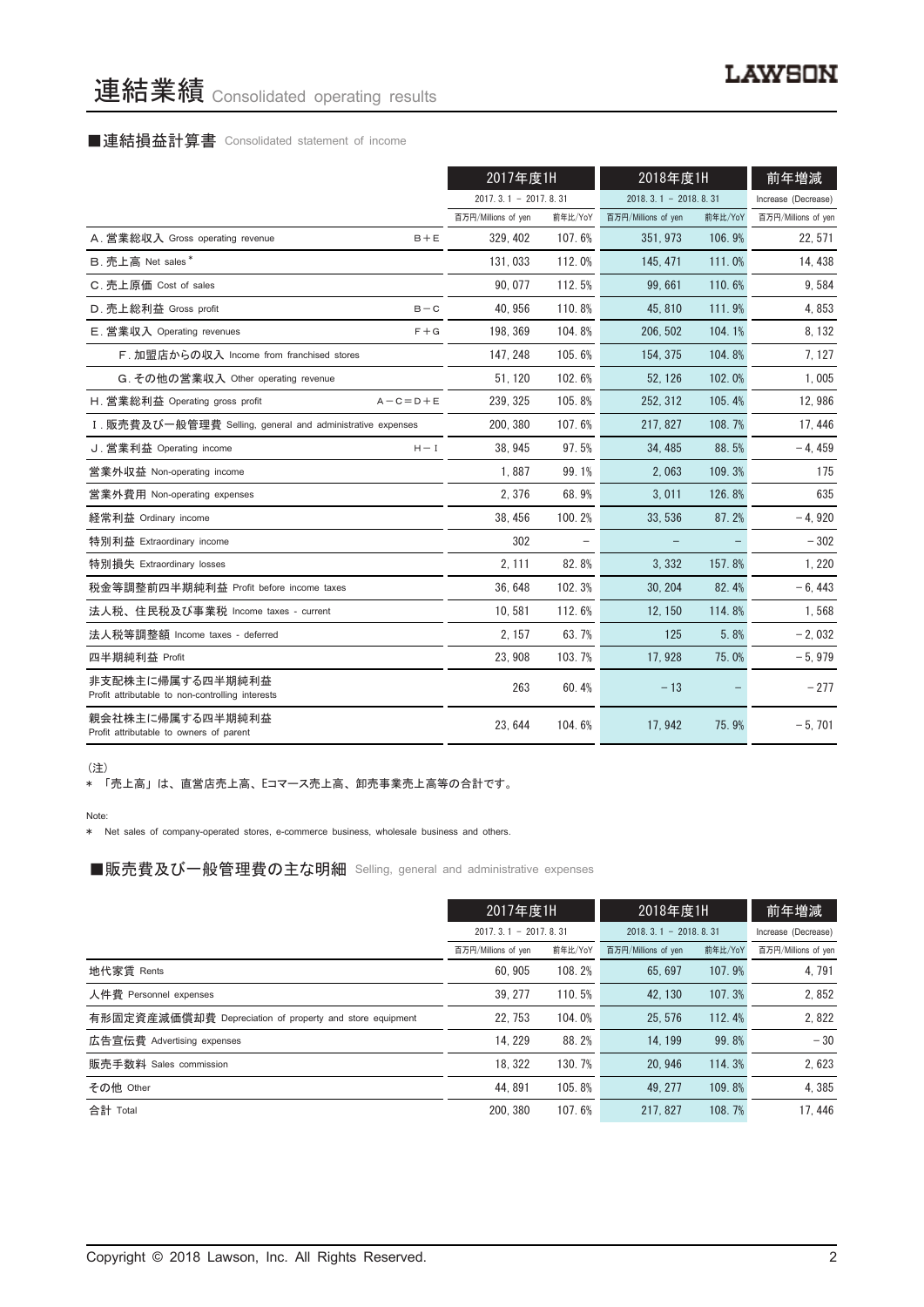#### ■投融資の状況 Capital expenditure

|                                                                | 2017年度1H             | 2018年度1H             | 前年増減                | 2018年度計画                         |
|----------------------------------------------------------------|----------------------|----------------------|---------------------|----------------------------------|
|                                                                | 2017.3.1 - 2017.8.31 | 2018.3.1 - 2018.8.31 | Increase (Decrease) | Forecasts / 2018.3.1 - 2019.2.28 |
|                                                                | 百万円/Millions of yen  | 百万円/Millions of yen  | 百万円/Millions of yen | 百万円/Millions of yen              |
| 新店投資 New store investments                                     | 28, 674              | 19,591               | $-9,082$            | 56,000                           |
| 既存店投資<br>Existing store investments                            | 2, 235               | 6,700                | 4,464               | 9,500                            |
| システム関連投資<br>IT-related investments                             | 9,004                | 10, 403              | 1,398               | 20,000                           |
| その他 Other                                                      | 4,672                | 300                  | $-4,372$            | 5,500                            |
| 投資小計 Subtotal                                                  | 44, 587              | 36, 995              | $-7,592$            | 91,000                           |
| 出資·融資<br>Investments and advances                              | 264                  | 3, 577               | 3, 313              | 4,000                            |
| リース Leases*                                                    | 22, 130              | 26, 169              | 4,039               | 80,000                           |
| 合計 Total                                                       | 66, 982              | 66, 743              | $-239$              | 175,000                          |
| 有形固定資産減価償却費<br>Depreciation of property and store<br>equipment | 22, 803              | 25,630               | 2,826               | 56, 400                          |
| 無形固定資産償却費<br>Amortization of intangible assets                 | 5, 108               | 6, 245               | 1, 137              | 15,000                           |
| 減価償却費合計<br>Total depreciation and amortization                 | 27, 911              | 31, 875              | 3,963               | 71,400                           |

<sup>(</sup>注)

\* リース債務の返済による支出は、2017年度第2四半期累計期間は16,365百万円、2018年度第2四半期累計期間は19,532百万円です。

\* The amount of repayments of lease obligations (consolidated) is 16,365 millions of yen in the first half of fiscal year 2017 and 19,532 millions of yen in the first half of fiscal year 2018.

#### ■のれんの状況 Goodwill

|                                                       | 2017年度1H             |         | 2018年度1H             |         | 前年増減                |  |
|-------------------------------------------------------|----------------------|---------|----------------------|---------|---------------------|--|
|                                                       | 2017.3.1 - 2017.8.31 |         | 2018.3.1 - 2018.8.31 |         | Increase (Decrease) |  |
|                                                       | 百万円/Millions of yen  | 前年比/YoY | 百万円/Millions of yen  | 前年比/YoY | 百万円/Millions of yen |  |
| のれん償却額<br>Amortization of goodwill                    |                      |         |                      |         |                     |  |
| 国内コンビニエンスストア事業<br>Domestic convenience store business | 682                  | 219.1%  | 1.208                | 177.2%  | 526                 |  |
| 成城石井事業<br>Seijo Ishii business                        | 718                  | 100.0%  | 718                  | 100.0%  |                     |  |
| エンタテインメント関連事業<br>Entertainment-related business       | 250                  | 100.0%  | 250                  | 100.0%  |                     |  |
| その他 Other business                                    | 29                   | 64.5%   | 29                   | 100.9%  | 0                   |  |
| 合計 Total                                              | 1.681                | 126.7%  | 2.207                | 131.3%  | 526                 |  |

| 2017年度<br>(2018年2月28日現在)                      |         |                          |         | 2017年度末からの増減                                              |
|-----------------------------------------------|---------|--------------------------|---------|-----------------------------------------------------------|
|                                               |         |                          |         | Increase (Decrease) from 2018, 2, 28                      |
| 百万円/Millions of yen                           | 前年比/YoY | 百万円/Millions of yen      | 前年比/YoY | 百万円/Millions of yen                                       |
|                                               |         |                          |         |                                                           |
| 15.159<br>Domestic convenience store business | 134.5%  | 17.306                   | 114.2%  | 2.147                                                     |
| 23.833                                        | 94.3%   | 23.114                   | 97.0%   | $-718$                                                    |
| 8.188                                         | 94.2%   | 7.937                    | 96.9%   | $-250$                                                    |
| 765                                           | 94.3%   | 703                      | 91.9%   | $-62$                                                     |
| 47.947                                        | 104.1%  | 49.062                   | 102.3%  | 1.115                                                     |
|                                               |         | FY2017 (As of 2018.2.28) |         | 2018年度第2四半期<br>(2018年8月31日現在)<br>FY2018 (As of 2018.8.31) |

Note: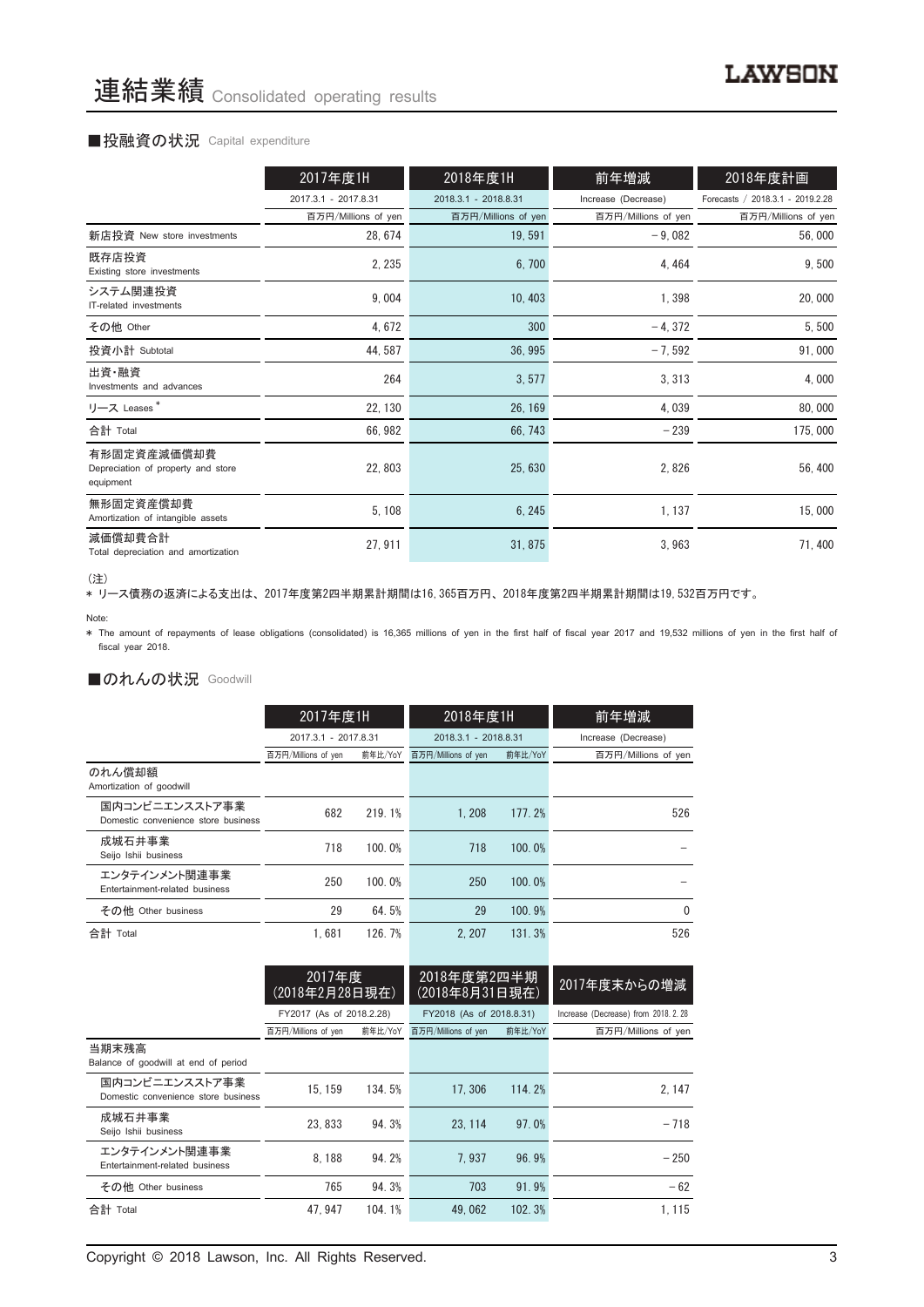# ■連結貸借対照表 Consolidated balance sheet

|                                                                            | 2017年度<br>(2018年2月28日現在) | 2018年度第2四半期<br>(2018年8月31日現在) | 2017年度末からの増減                       |
|----------------------------------------------------------------------------|--------------------------|-------------------------------|------------------------------------|
|                                                                            | FY2017 (As of 2018.2.28) | FY2018 (As of 2018.8.31)      | Increase (Decrease) from 2018.2.28 |
| [資産の部 Assets]                                                              | 百万円/Millions of yen      | 百万円/Millions of yen           | 百万円/Millions of yen                |
| 流動資産 Current assets                                                        | 231,860                  | 263, 795                      | 31, 934                            |
| 現金及び預金 Cash and deposits                                                   | 30, 124                  | 43, 805                       | 13.680                             |
| 加盟店貸勘定 Accounts receivable - due from franchised stores                    | 46, 599                  | 40, 950                       | $-5,648$                           |
| リース債権 Lease receivables                                                    | 16, 426                  | 19,682                        | 3,256                              |
| 商品 Merchandise                                                             | 18, 913                  | 20, 623                       | 1,709                              |
| 未収入金 Accounts receivable - other                                           | 82, 633                  | 100, 864                      | 18, 231                            |
| 繰延税金資産 Deferred tax assets                                                 | 3,411                    | 3,910                         | 499                                |
| その他 Other                                                                  | 33, 779                  | 34,045                        | 265                                |
| 貸倒引当金 Allowance for doubtful accounts                                      | $-28$                    | $-87$                         | $-59$                              |
| 固定資産 Non-current assets                                                    | 668, 395                 | 696, 965                      | 28, 569                            |
| 有形固定資産 Property and store equipment                                        | 349, 935                 | 364, 070                      | 14, 135                            |
| ・建物及び構築物 Buildings and structures                                          | 197, 979                 | 204, 928                      | 6,949                              |
| •工具、器具及び備品 Tools, furniture and fixtures                                   | 16, 355                  | 16, 319                       | $-36$                              |
| ・リース資産 Leased assets                                                       | 123, 940                 | 131, 067                      | 7, 127                             |
| •その他 Other                                                                 | 11,660                   | 11, 755                       | 94                                 |
| 無形固定資産 Intangible assets                                                   | 100, 197                 | 106, 824                      | 6,626                              |
| ・ソフトウエア Software                                                           | 41, 602                  | 47, 426                       | 5, 824                             |
| ・のれん Goodwill                                                              | 47, 947                  | 49,062                        | 1, 115                             |
| ・商標権 Trademark right                                                       | 10.074                   | 9.768                         | $-306$                             |
| •その他 Other                                                                 | 573                      | 566                           | $-6$                               |
| 投資その他の資産 Investments and other assets                                      | 218, 262                 | 226, 070                      | 7,807                              |
| ・長期貸付金 Long-term loans receivable                                          | 47, 425                  | 48, 454                       | 1,029                              |
| ・差入保証金 Guarantee deposits                                                  | 100, 686                 | 101, 599                      | 913                                |
| ・繰延税金資産 Deferred tax assets                                                | 24, 406                  | 25,081                        | 675                                |
| •その他 Other                                                                 | 46, 840                  | 51, 811                       | 4,970                              |
| •貸倒引当金 Allowance for doubtful accounts                                     | $-1,095$                 | $-876$                        | 218                                |
| 資産合計 Total assets                                                          | 900, 256                 | 960, 760                      | 60, 504                            |
|                                                                            |                          |                               |                                    |
| 有形固定資産の減価償却累計額<br>Accumulated depreciation of property and store equipment | 317, 966                 | 329, 655                      | 11,689                             |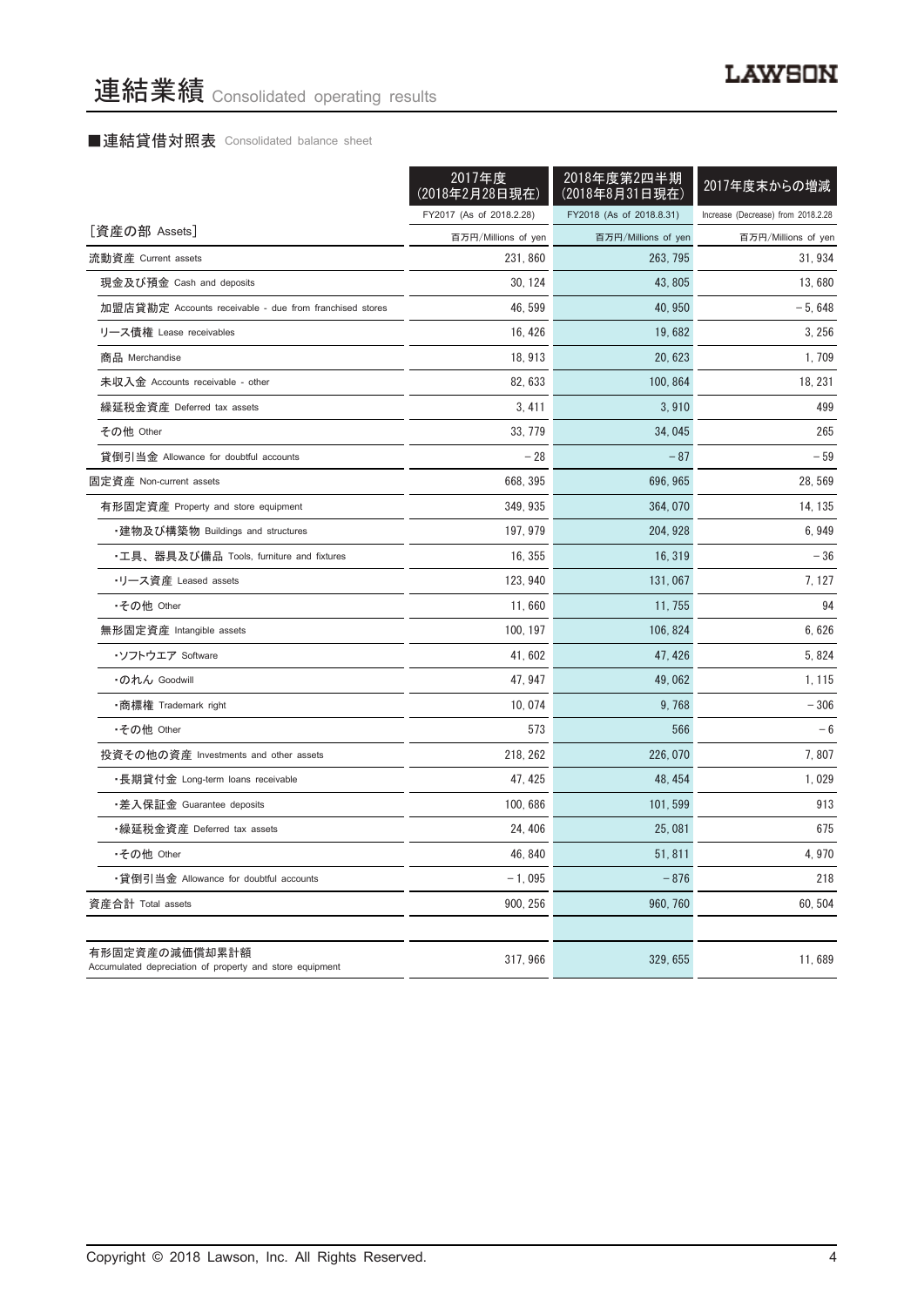# ■連結貸借対照表 Consolidated balance sheet

|                                                                                                                 | 2017年度<br>(2018年2月28日現在) | 2018年度第2四半期<br>(2018年8月31日現在) | 2017年度末からの増減                       |
|-----------------------------------------------------------------------------------------------------------------|--------------------------|-------------------------------|------------------------------------|
|                                                                                                                 | FY2017 (As of 2018.2.28) | FY2018 (As of 2018.8.31)      | Increase (Decrease) from 2018.2.28 |
| [負債の部 Liabilities]                                                                                              | 百万円/Millions of yen      | 百万円/Millions of yen           | 百万円/Millions of yen                |
| 流動負債 Current liabilities                                                                                        | 379, 222                 | 430, 119                      | 50, 896                            |
| 買掛金 Accounts payable - trade                                                                                    | 118, 174                 | 144, 442                      | 26, 267                            |
| 短期借入金 Short-term loans payable                                                                                  | 36, 340                  | 41,698                        | 5, 358                             |
| 1年内返済予定の長期借入金<br>Current portion of long-term loans payable                                                     | 575                      |                               | $-575$                             |
| リース債務 Lease obligations                                                                                         | 33,063                   | 35, 356                       | 2, 293                             |
| 未払金 Accounts payable - other                                                                                    | 60, 741                  | 74, 326                       | 13,584                             |
| 未払法人税等 Income taxes payable                                                                                     | 6,880                    | 7,561                         | 681                                |
| 預り金 Deposits received                                                                                           | 109, 629                 | 111, 286                      | 1,656                              |
| 賞与引当金 Provision for bonuses                                                                                     | 3.767                    | 3,894                         | 127                                |
| その他 Other                                                                                                       | 10, 051                  | 11, 553                       | 1,501                              |
| 固定負債 Non-current liabilities                                                                                    | 239, 587                 | 242, 442                      | 2,855                              |
| 長期借入金 Long-term loans payable                                                                                   | 55, 469                  | 50,000                        | $-5,469$                           |
| リース債務 Lease obligations                                                                                         | 113, 617                 | 120, 381                      | 6, 763                             |
| 繰延税金負債 Deferred tax liabilities                                                                                 | 2,616                    | 3,065                         | 449                                |
| 役員退職慰労引当金<br>Provision for retirement benefits to executive officers and audit and<br>supervisory board members | 271                      | 274                           | 3                                  |
| 退職給付に係る負債 Net defined benefit liability                                                                         | 13, 781                  | 14,529                        | 748                                |
| 資産除去債務 Asset retirement obligations                                                                             | 29,062                   | 30, 202                       | 1,139                              |
| その他 Other                                                                                                       | 24, 767                  | 23, 988                       | - 778                              |
| 負債合計 Total liabilities                                                                                          | 618, 809                 | 672, 561                      | 53, 752                            |
| [純資産の部 Net assets]                                                                                              |                          |                               |                                    |
| 株主資本 Shareholders' equity                                                                                       | 270, 280                 | 275, 474                      | 5, 194                             |
| 資本金 Capital stock                                                                                               | 58, 506                  | 58.506                        |                                    |
| 資本剰余金 Capital surplus                                                                                           | 46,689                   | 46, 688                       | - 1                                |
| 利益剰余金 Retained earnings                                                                                         | 166, 124                 | 171, 310                      | 5, 185                             |
| 自己株式 Treasury shares                                                                                            | $-1,040$                 | $-1,031$                      | 9                                  |
| その他の包括利益累計額<br>Accumulated other comprehensive income                                                           | 5, 377                   | 6,699                         | 1,321                              |
| その他有価証券評価差額金<br>Valuation difference on available-for-sale securities                                           | 2,084                    | 3,610                         | 1,526                              |
| 土地再評価差額金 Revaluation reserve for land                                                                           | - 575                    | $-575$                        |                                    |
| 為替換算調整勘定 Foreign currency translation adjustments                                                               | 4,595                    | 4,458                         | $-137$                             |
| 退職給付に係る調整累計額<br>Remeasurements of defined benefit plans                                                         | $-726$                   | $-793$                        | $-67$                              |
| 新株予約権 Subscription rights to shares                                                                             | 195                      | 220                           | 24                                 |
| 非支配株主持分 Non-controlling interests                                                                               | 5, 593                   | 5,804                         | 211                                |
| 純資産合計 Net assets                                                                                                | 281, 446                 | 288, 198                      | 6,752                              |
| 負債純資産合計 Liabilities and net assets                                                                              | 900, 256                 | 960, 760                      | 60,504                             |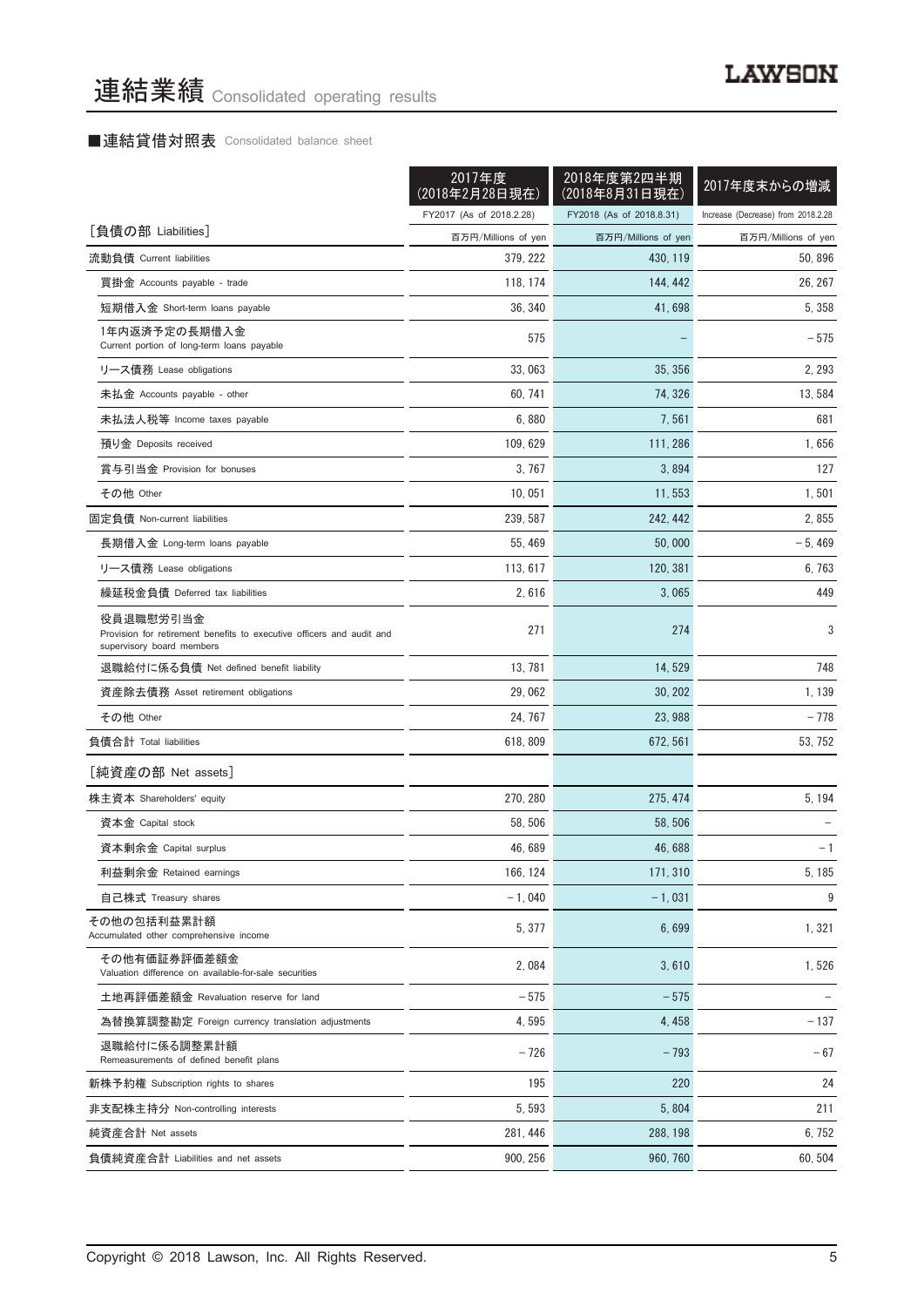■連結キャッシュ・フロー計算書 Consolidated statement of cash flows

|                                                                                   | 2017年度1H             | 2018年度1H             | 前年増減                |
|-----------------------------------------------------------------------------------|----------------------|----------------------|---------------------|
| Ⅰ. 営業活動によるキャッシュ・フロー                                                               | 2017.3.1 - 2017.8.31 | 2018.3.1 - 2018.8.31 | Increase (Decrease) |
| I. Net cash provided by (used in) operating activities                            | 百万円/Millions of yen  | 百万円/Millions of yen  | 百万円/Millions of yen |
| 税金等調整前四半期純利益 Profit before income taxes                                           | 36, 648              | 30.204               | $-6,443$            |
| 減価償却費 Depreciation                                                                | 27, 911              | 31, 875              | 3.963               |
| 減損損失 Impairment loss                                                              | 668                  | 1, 190               | 521                 |
| 受取利息 Interest income                                                              | $-352$               | $-369$               | $-17$               |
| 支払利息 Interest expenses                                                            | 959                  | 1, 178               | 218                 |
| 固定資産除却損 Loss on retirement of non-current assets                                  | 1, 293               | 1,816                | 522                 |
| 売上債権の増減額(マイナスは増加)<br>Decrease (increase) in notes and accounts receivable - trade | 1,818                | 3,577                | 1,759               |
| 未収入金の増減額(マイナスは増加)<br>Decrease (increase) in accounts receivable - other           | $-11,974$            | $-18, 279$           | $-6, 304$           |
| 仕入債務の増減額(マイナスは減少)<br>Increase (decrease) in notes and accounts payable - trade    | 25,692               | 26, 580              | 888                 |
| 未払金の増減額(マイナスは減少)<br>Increase (decrease) in accounts payable - other               | 5, 471               | 13.386               | 7,915               |
| 預り金の増減額(マイナスは減少)<br>Increase (decrease) in deposits received                      | 33, 434              | 1,659                | $-31.775$           |
| 退職給付に係る負債の増減額(マイナスは減少)<br>Increase (decrease) in net defined benefit liability    | 369                  | 456                  | 86                  |
| その他 Other - net                                                                   | 5,840                | 4,989                | $-850$              |
| 小計 Subtotal                                                                       | 127, 780             | 98, 265              | $-29,515$           |
| 利息の受取額 Interest income received                                                   | 355                  | 370                  | 14                  |
| 利息の支払額 Interest expenses paid                                                     | $-960$               | $-1,206$             | $-245$              |
| 法人税等の支払額 Income taxes paid                                                        | $-8,031$             | $-9,391$             | $-1, 359$           |
| 営業活動によるキャッシュ・フロー<br>Net cash provided by (used in) operating activities           | 119, 144             | 88,038               | $-31, 106$          |
| Ⅱ. 投資活動によるキャッシュ・フロー<br>II. Net cash provided by (used in) investing activities    |                      |                      |                     |
| 有形固定資産の取得による支出<br>Purchase of property and store equipment                        | $-17,801$            | $-19,928$            | $-2, 126$           |
| 無形固定資産の取得による支出 Purchase of intangible assets                                      | $-8.635$             | $-10, 386$           | $-1,751$            |
| 関係会社株式の取得による支出<br>Purchase of shares of subsidiaries and associates               | $-209$               | $-3,044$             | $-2,834$            |
| 長期貸付けによる支出 Payments of long-term loans receivable                                 | $-3,650$             | $-3.665$             | $-15$               |
| 長期貸付金の回収による収入<br>Collection of long-term loans receivable                         | 2,567                | 2,539                | $-27$               |
| 長期前払費用の取得による支出<br>Purchase of long-term prepaid expenses                          | $-7,362$             | $-2,138$             | 5, 224              |
| 事業譲受による支出 Payments for transfer of business                                       | $-6,692$             | $-2,730$             | 3,961               |
| その他 Other - net                                                                   | $-2,654$             | $-1, 219$            | 1, 435              |
| 投資活動によるキャッシュ・フロー<br>Net cash provided by (used in) investing activities           | $-44, 439$           | $-40, 573$           | 3,866               |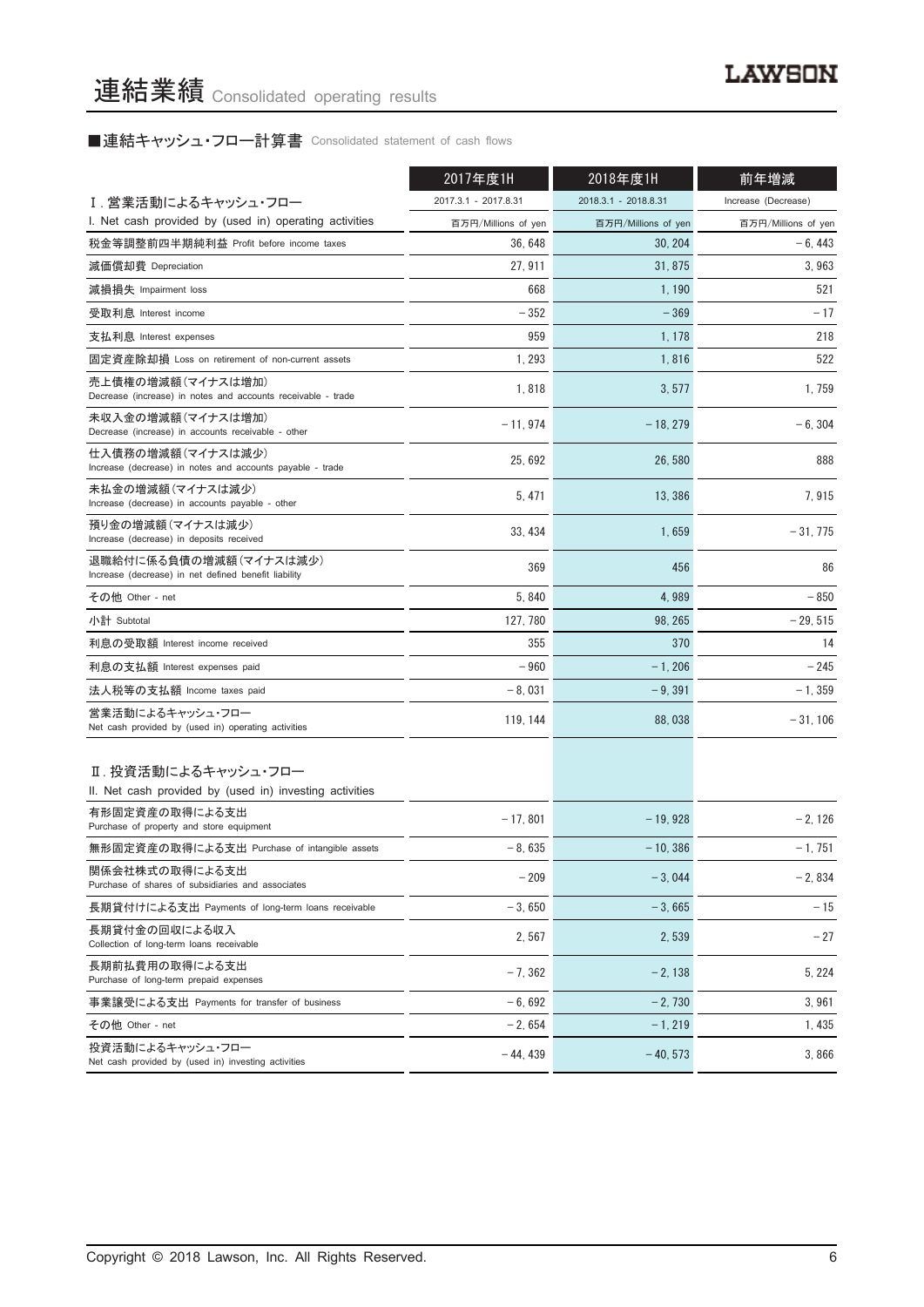# ■連結キャッシュ・フロー計算書 Consolidated statement of cash flows

|                                                                                                                                                      | 2017年度1H             | 2018年度1H             | 前年増減                |
|------------------------------------------------------------------------------------------------------------------------------------------------------|----------------------|----------------------|---------------------|
| Ⅲ. 財務活動によるキャッシュ・フロー                                                                                                                                  | 2017.3.1 - 2017.8.31 | 2018.3.1 - 2018.8.31 | Increase (Decrease) |
| III. Net cash provided by (used in) financing activities                                                                                             | 百万円/Millions of yen  | 百万円/Millions of yen  | 百万円/Millions of yen |
| 短期借入金の純増減額 (マイナスは減少)<br>Net increase (decrease) in short-term loans payable                                                                          | $-30.047$            | 5.358                | 35.406              |
| 長期借入金の返済による支出<br>Repayments of long-term loans payable                                                                                               | $-285$               | $-6.044$             | $-5.759$            |
| リース債務の返済による支出 Repayments of lease obligations                                                                                                        | $-16, 365$           | $-19,532$            | $-3.167$            |
| 配当金の支払額 Cash dividends paid                                                                                                                          | $-12.501$            | $-12, 757$           | $-255$              |
| 連結の範囲の変更を伴わない子会社株式の取得による支出<br>Payments from changes in ownership interests in subsidiaries that<br>do not result in change in scope of consolidation | $-7.799$             |                      | 7,799               |
| その他 Other - net                                                                                                                                      | $-8$                 | $-79$                | $-71$               |
| 財務活動によるキャッシュ・フロー<br>Net cash provided by (used in) financing activities                                                                              | $-67.007$            | $-33.055$            | 33.952              |
| Ⅳ. 現金及び現金同等物に係る換算差額<br>IV. Effect of exchange rate change on cash and cash<br>equivalents                                                            | $-67$                | $-739$               | $-671$              |
| V. 現金及び現金同等物の増減額 (マイナスは減少)<br>V. Net increase (decrease) in cash and cash equivalents                                                                | 7,629                | 13,670               | 6.040               |
| VI. 現金及び現金同等物の期首残高<br>VI. Cash and cash equivalents at beginning of period                                                                           | 67.692               | 30, 120              | $-37,571$           |
| Ⅶ. 連結の範囲の変更に伴う現金及び現金同等物<br>の増減額(マイナスは減少)<br>VII. Increase (decrease) in cash and cash equivalents<br>resulting from change of scope of consolidation | 765                  | 10                   | $-755$              |
| Ⅷ. 現金及び現金同等物の四半期末残高<br>VIII. Cash and cash equivalents at end of period                                                                              | 76.086               | 43.801               | $-32.285$           |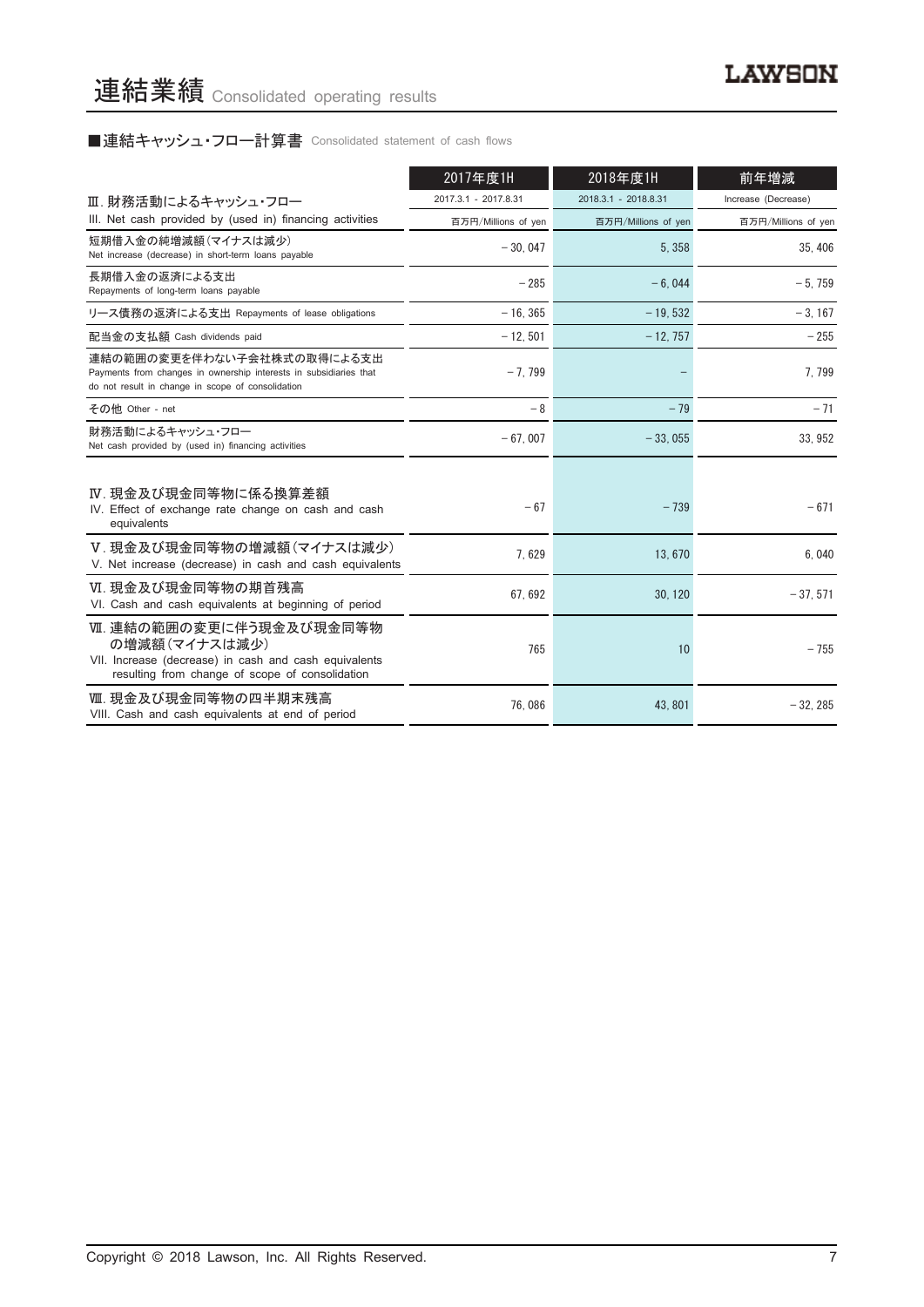### ■主な関係会社の状況 Main subsidiaries and equity method affiliates

| 1. 連結子会社<br>(株)ローソン山陰                |                         | (株)ローソンアーバンワークス *2                                                                        |                                                              |                                                                                                                                           |                                                          |                     |
|--------------------------------------|-------------------------|-------------------------------------------------------------------------------------------|--------------------------------------------------------------|-------------------------------------------------------------------------------------------------------------------------------------------|----------------------------------------------------------|---------------------|
| 1. Consolidated subsidiaries         |                         | Lawson Sanin, Inc.                                                                        |                                                              |                                                                                                                                           | Lawson urbanworks, Inc.                                  |                     |
| 設立日 Date of establishment            |                         | 2016年9月 2016.9                                                                            |                                                              |                                                                                                                                           | 2017年11月 2017.11                                         |                     |
| 決算月 Fiscal year end                  |                         | 2月 February                                                                               |                                                              | 2月 February                                                                                                                               |                                                          |                     |
| グループ出資比率 Share of group companies *1 |                         | 70.0%                                                                                     |                                                              | 100.0%                                                                                                                                    |                                                          |                     |
| 事業内容 Business activities             |                         | 山陰地方におけるコンビニエンスストア事業                                                                      | Lawson's chain-store development and operation in Sanin area |                                                                                                                                           | 「ローソン」の店舗運営<br>Store operation business of LAWSON stores |                     |
| 他出資者 Other shareholders              | 株式会社ポプラ POPLAR Co.,Ltd. |                                                                                           | 30.0%                                                        |                                                                                                                                           |                                                          |                     |
|                                      |                         | 2017. 3-2017. 8 2018. 3-2018. 8 2017. 3-2018. 2                                           | 百万円/Millions of yen                                          |                                                                                                                                           | 2017. 3-2017. 8 2018. 3-2018. 8 2017. 3-2018. 2          | 百万円/Millions of yen |
| チェーン全店売上高 Total net sales            | 25, 974                 | 25, 348                                                                                   | 50, 229                                                      | $\qquad \qquad -$                                                                                                                         | 8, 472                                                   |                     |
| 営業総収入 Gross operating revenue        | 4, 118                  | 3,910                                                                                     | 7,876                                                        |                                                                                                                                           | 8,629                                                    |                     |
| 営業利益 Operating income                | 484                     | 344                                                                                       | 582                                                          | $\qquad \qquad -$                                                                                                                         | 133                                                      |                     |
| 経常利益 Ordinary income                 | 488                     | 356                                                                                       | 596                                                          | $\qquad \qquad -$                                                                                                                         | 150                                                      |                     |
| 当期純利益 Profit                         | 236                     | 165                                                                                       | 254                                                          | -                                                                                                                                         | 97                                                       |                     |
|                                      |                         | (株)ローソンストア100 *3                                                                          |                                                              |                                                                                                                                           | (株) SCI                                                  |                     |
|                                      |                         | Lawson Store100, Inc.                                                                     |                                                              |                                                                                                                                           | SCI, Inc.                                                |                     |
| 設立日 Date of establishment            |                         | 2013年11月 2013.11                                                                          |                                                              |                                                                                                                                           | 2012年7月 2012.7                                           |                     |
| 決算月 Fiscal year end                  |                         | 2月 February                                                                               |                                                              |                                                                                                                                           | 2月 February                                              |                     |
| グループ出資比率 Share of group companies*1  | 100.0%                  |                                                                                           |                                                              |                                                                                                                                           | 100.0%                                                   |                     |
|                                      | 「ローソンストア100」の店舗運営       |                                                                                           |                                                              |                                                                                                                                           |                                                          |                     |
| 事業内容 Business activities             | 及び指導並びに商品関連事業           |                                                                                           |                                                              | SCM機能子会社<br>Store operation and merchandising function of LAWSON STORE100 Serving supply chain management of convenience store businesses |                                                          |                     |
| 他出資者 Other shareholders              |                         |                                                                                           |                                                              |                                                                                                                                           |                                                          |                     |
|                                      |                         |                                                                                           |                                                              |                                                                                                                                           |                                                          |                     |
|                                      |                         | 2017. 3-2017. 8 2018. 3-2018. 8 2017. 3-2018. 2                                           | 百万円/Millions of yen                                          |                                                                                                                                           | 2017. 3-2017. 8 2018. 3-2018. 8 2017. 3-2018. 2          | 百万円/Millions of yen |
| チェーン全店売上高 Total net sales            | 20, 844                 | 19,593                                                                                    | 40.580                                                       | $\qquad \qquad -$                                                                                                                         |                                                          |                     |
| 営業総収入 Gross operating revenue        | 23,082                  | 21,862                                                                                    | 44, 942                                                      | 141, 114                                                                                                                                  | 156, 181                                                 | 283, 884            |
| 営業利益 Operating income                | $-6$                    | $-109$                                                                                    | $-325$                                                       | 1, 213                                                                                                                                    | 1, 251                                                   | 2,385               |
| 経常利益 Ordinary income                 | $-4$                    | $-108$                                                                                    | $-328$                                                       | 1,215                                                                                                                                     | 1, 254                                                   | 2,392               |
| 当期純利益 Profit                         | $-18$                   | $-144$                                                                                    | $-381$                                                       | 792                                                                                                                                       | 816                                                      | 1,558               |
|                                      |                         | (株)成城石井 *4                                                                                |                                                              |                                                                                                                                           |                                                          |                     |
|                                      |                         | SEIJO ISHII CO., LTD.                                                                     |                                                              |                                                                                                                                           |                                                          |                     |
| 設立日 Date of establishment            |                         | 1927年2月 1927.2                                                                            |                                                              |                                                                                                                                           |                                                          |                     |
| 決算月 Fiscal year end                  |                         | $2$ 月 February                                                                            |                                                              |                                                                                                                                           |                                                          |                     |
| グループ出資比率 Share of group companies *  |                         | 100.0%                                                                                    |                                                              |                                                                                                                                           |                                                          |                     |
|                                      |                         | 食品総合小売業、輸入、卸売、食品製造<br>及び飲食店の事業                                                            |                                                              |                                                                                                                                           |                                                          |                     |
| 事業内容 Business activities             |                         | Food retailing, import, wholesale, food manufacture<br>and restaurant operations business |                                                              |                                                                                                                                           |                                                          |                     |
| 他出資者 Other shareholders              |                         |                                                                                           |                                                              |                                                                                                                                           |                                                          |                     |
|                                      |                         |                                                                                           |                                                              |                                                                                                                                           |                                                          |                     |
|                                      |                         | 2017. 3-2017. 8 2018. 3-2018. 8 2017. 3-2018. 2                                           |                                                              |                                                                                                                                           |                                                          |                     |
| チェーン全店売上高 Total net sales            | 36,039                  | 38.416                                                                                    | 百万円/Millions of yen<br>75, 469                               |                                                                                                                                           |                                                          |                     |
| 営業総収入 Gross operating revenue        | 38.933                  | 42.008                                                                                    | 81, 957                                                      |                                                                                                                                           |                                                          |                     |
| 営業利益 Operating income                | 3,411                   | 3,634                                                                                     | 7, 611                                                       |                                                                                                                                           |                                                          |                     |
| 経常利益 Ordinary income                 | 3,408                   | 3,600                                                                                     | 7,598                                                        |                                                                                                                                           |                                                          |                     |
| 当期純利益 Profit                         | 1,887                   | 1,949                                                                                     | 4,339                                                        |                                                                                                                                           |                                                          |                     |
|                                      |                         |                                                                                           |                                                              |                                                                                                                                           |                                                          |                     |

(注)

、......<br>\*1 グループ出資比率には、(株)ローソンからの出資のほか、グループ企業等からの出資を含みます。

\*2 (株)ローソンアーバンワークスは、2018年3月より当社の連結子会社となっております。

\*3 ローソンストア100事業全体の営業利益(社内管理ベース)は、2018年度第2四半期累計で — 101百万円となっております。これは、(株)ローソンストア100の営業 利益に、(株)ローソンの担当事業本部による社内管理上の営業利益を合算して算出したものです。

\*4 設立日については、創業時点を記載しております。

Notes:

\*1 Share of group companies includes investments from group companies besides investments from Lawson, Inc.

\*2 Lawson urbanworks, Inc. has become a consolidated subsidiary of Lawson, Inc. since March 2018.

\*3 According to our internal calculation, the combined operating income of LAWSON STORE100 business has made a total of (101) million yen in the first half of fiscal year 2018. This total was calculated by adding the operating income of Lawson Store100, Inc. together with the operating income of Lawson, Inc.'s LAWSON STORE100 business division.

\*4 It states the date of foundation.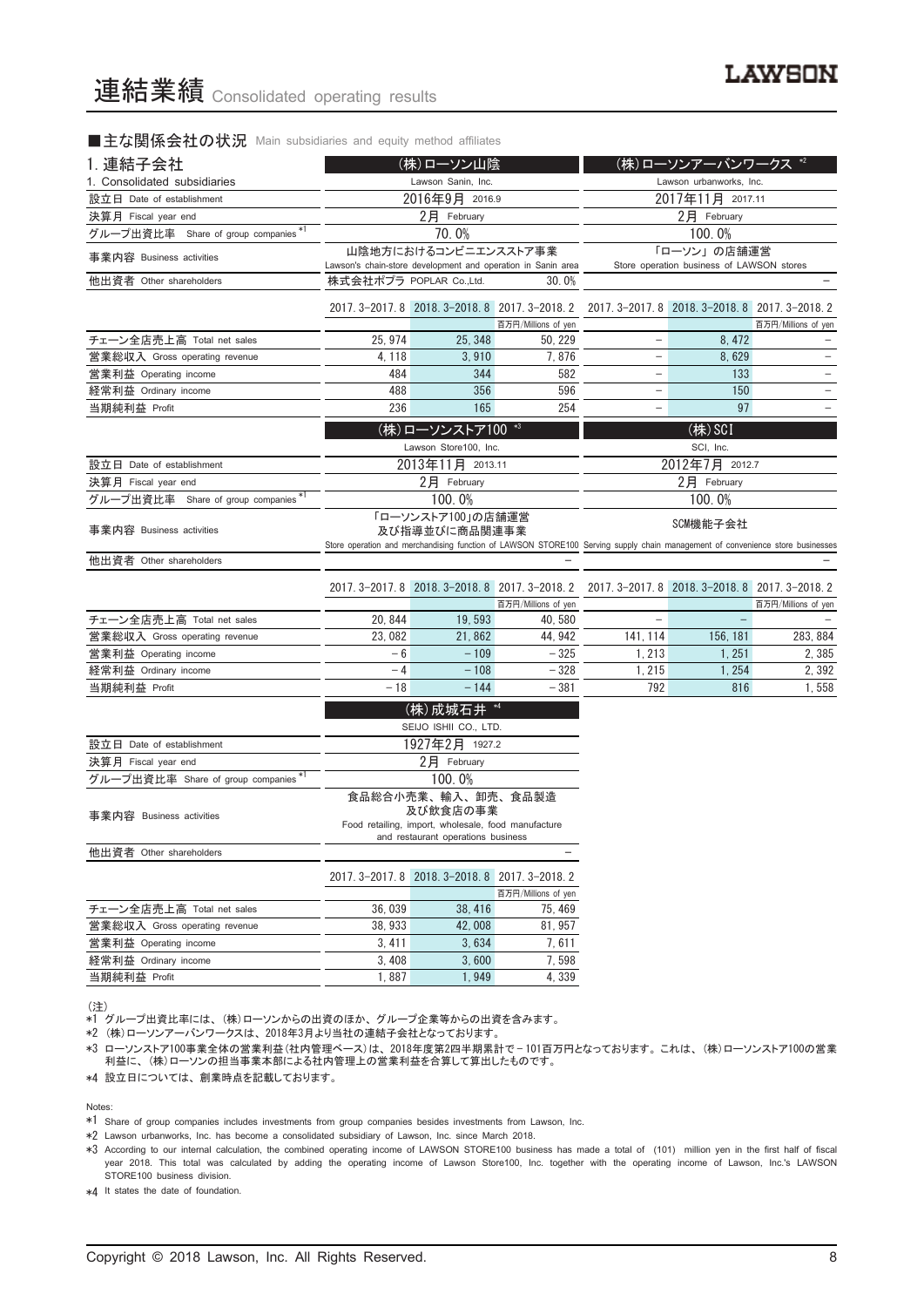#### ■主な関係会社の状況 Main subsidiaries and equity method affiliates

|                                      |                            | (株)ローソンエンタテインメント *2                                                                                                          |                                                                        |                                                                                                                                  | ユナイテッド・シネマ(株)                                                                                  |                     |
|--------------------------------------|----------------------------|------------------------------------------------------------------------------------------------------------------------------|------------------------------------------------------------------------|----------------------------------------------------------------------------------------------------------------------------------|------------------------------------------------------------------------------------------------|---------------------|
|                                      | Lawson Entertainment, Inc. |                                                                                                                              |                                                                        |                                                                                                                                  | United Cinemas Co., Ltd.                                                                       |                     |
| 設立日 Date of establishment            |                            | 1992年7月 1992.7                                                                                                               |                                                                        | 1999年10月 1999.10                                                                                                                 |                                                                                                |                     |
| 決算月 Fiscal year end                  |                            | $2$ 月 February                                                                                                               |                                                                        | $2$ 月 February                                                                                                                   |                                                                                                |                     |
| グループ出資比率 Share of group companies *1 |                            | 100.0%                                                                                                                       |                                                                        |                                                                                                                                  | 100.0%                                                                                         |                     |
| 事業内容 Business activities             |                            | チケット販売・情報提供サービス業、<br>音楽・映像ソフトの販売<br>Ticket sales, e-commerce, advertising sales<br>and other marketing activities            |                                                                        | 映画館の運営及び関連事業<br>Operation of movie theaters and related business                                                                 |                                                                                                |                     |
| 他出資者 Other shareholders              |                            |                                                                                                                              |                                                                        |                                                                                                                                  |                                                                                                |                     |
|                                      |                            |                                                                                                                              | 2017. 3-2017. 8 2018. 3-2018. 8 2017. 3-2018. 2<br>百万円/Millions of yen | 2017. 3-2017. 8 2018. 3-2018. 8 2017. 3-2018. 2<br>百万円/Millions of yen                                                           |                                                                                                |                     |
| 営業総収入 Gross operating revenue        | 25, 958                    | 26, 758                                                                                                                      | 53, 261                                                                | 13, 483                                                                                                                          | 12.647                                                                                         | 22, 243             |
| 営業利益 Operating income                | 635                        | 976                                                                                                                          | 1,851                                                                  | 2,089                                                                                                                            | 1.811                                                                                          | 2,512               |
| 経常利益 Ordinary income                 | 635                        | 981                                                                                                                          | 1,831                                                                  | 2,091                                                                                                                            | 1,797                                                                                          | 2,515               |
| 当期純利益 Profit                         | 496                        | 775                                                                                                                          | 1,524                                                                  | 1,390                                                                                                                            | 1,189                                                                                          | 1,694               |
|                                      |                            | 上海羅森便利有限公司<br>Shanghai Lawson, Inc.                                                                                          | $*3$                                                                   |                                                                                                                                  | 重慶羅森便利店有限公司<br>Chongqing Lawson, Inc.                                                          |                     |
| 設立日 Date of establishment            |                            | 1996年2月 1996.2                                                                                                               |                                                                        | 2010年4月 2010.4                                                                                                                   |                                                                                                |                     |
| 決算月 Fiscal year end                  |                            | 12月 December                                                                                                                 |                                                                        | 12月 December                                                                                                                     |                                                                                                |                     |
| グループ出資比率 Share of group companies*1  |                            | 100.0%                                                                                                                       |                                                                        |                                                                                                                                  | 100.0%                                                                                         |                     |
| 事業内容 Business activities             |                            | 中国上海市及びその周辺における<br>コンビニエンスストア事業<br>Lawson's chain-store development and operation<br>in Shanghai and surrounding area, China |                                                                        |                                                                                                                                  | 中国重慶市におけるコンビニエンスストア事業<br>Lawson's chain-store development and operation<br>in Chongqing, China |                     |
| 他出資者 Other shareholders              |                            |                                                                                                                              |                                                                        |                                                                                                                                  |                                                                                                |                     |
|                                      |                            |                                                                                                                              | 百万円/Millions of yen                                                    | 2017.1-2017.6 2018.1-2018.6 2017.1-2017.12 2017.1-2017.6 2018.1-2018.6 2017.1-2017.12                                            |                                                                                                | 百万円/Millions of yen |
| チェーン全店売上高 Total net sales            | 11,800                     | 16, 118                                                                                                                      | 27, 755                                                                | 1,935                                                                                                                            | 2,649                                                                                          | 4, 705              |
| 営業総収入 Gross operating revenue        | 7,868                      | 10,996                                                                                                                       | 19, 905                                                                | 1,527                                                                                                                            | 1,849                                                                                          | 3, 225              |
| 営業利益 Operating income                | $-753$                     | $-825$                                                                                                                       | $-567$                                                                 | $-188$                                                                                                                           | $-142$                                                                                         | $-306$              |
| 経常利益 Ordinary income                 | $-787$                     | $-804$                                                                                                                       | $-653$                                                                 | $-204$                                                                                                                           | $-136$                                                                                         | $-324$              |
| 当期純利益 Profit                         | $-838$                     | $-814$                                                                                                                       | $-1,025$                                                               | $-308$                                                                                                                           | $-151$                                                                                         | $-413$              |
|                                      |                            | 大連羅森便利店有限公司<br>Dalian Lawson, Inc.                                                                                           |                                                                        |                                                                                                                                  | 羅森(北京)有限公司<br>Beijing Lawson, Inc.                                                             |                     |
| 設立日 Date of establishment            |                            | 2011年9月 2011.9                                                                                                               |                                                                        |                                                                                                                                  | 2013年5月 2013.5                                                                                 |                     |
| 決算月 Fiscal year end                  |                            | 12月 December                                                                                                                 |                                                                        |                                                                                                                                  | 12月 December                                                                                   |                     |
| グループ出資比率 Share of group companies *1 |                            | 98.3%                                                                                                                        |                                                                        |                                                                                                                                  | 100.0%                                                                                         |                     |
| 事業内容 Business activities             |                            | 中国大連市におけるコンビニエンスストア事業                                                                                                        |                                                                        | Lawson's chain-store development and operation in Dalian, China Lawson's chain-store development and operation in Beijing, China | 中国北京市におけるコンビニエンスストア事業                                                                          |                     |
| 他出資者 Other shareholders              |                            | 亜恵美食有限公司 Acasia Foods Co.,LTD.                                                                                               | 1.7%                                                                   |                                                                                                                                  |                                                                                                |                     |
|                                      |                            |                                                                                                                              | 百万円/Millions of yen                                                    | 2017.1-2017.6 2018.1-2018.6 2017.1-2017.12 2017.1-2017.6 2018.1-2018.6 2017.1-2017.12                                            |                                                                                                | 百万円/Millions of yen |
| チェーン全店売上高 Total net sales            | 1,661                      | 2, 230                                                                                                                       | 3,995                                                                  | 1,314                                                                                                                            | 1,996                                                                                          | 3,246               |
| 営業総収入 Gross operating revenue        | 1,073                      | 1, 158                                                                                                                       | 2,371                                                                  | 1,011                                                                                                                            | 1,990                                                                                          | 3,106               |
| 営業利益 Operating income                | $-24$                      | $\overline{2}$                                                                                                               | 4                                                                      | $-358$                                                                                                                           | $-258$                                                                                         | $-635$              |
| 経常利益 Ordinary income                 | $-32$                      | $\sqrt{3}$                                                                                                                   | $-5$                                                                   | $-341$                                                                                                                           | $-282$                                                                                         | $-641$              |
| 当期純利益 Profit                         | $-37$                      | $-7$                                                                                                                         | $-28$                                                                  | $-356$                                                                                                                           | $-314$                                                                                         | $-687$              |

(注)

\*1 グループ出資比率には、(株)ローソンからの出資のほか、グループ企業等からの出資を含みます。

\*2 (株)ローソンエンタテインメントは、2018年6月より商号を(株)ローソンHMVエンタテイメントから変更しております。

\*3 上表中の決算数値は、上海羅森便利有限公司に、中国上海市及びその周辺地域の上海楽松商貿有限公司、上海恭匯貿易有限公司、浙江羅森百貨有限公 司3社の経営成績を合算しております。なお、上海羅森便利有限公司は、2017年2月より商号を上海華聯羅森有限公司から変更しております。

\*4 羅森(北京)有限公司の上表中の決算数値は、羅森(北京)有限公司に、北京羅松商貿有限公司の経営成績を合算しております。

Notes:

\*1 Share of group companies includes investments from group companies besides investments from Lawson, Inc.

\*2 Lawson HMV Entertainment, Inc. has changed its name to Lawson Entertainment, Inc. since June 2018.

\*3 The operating result of Shanghai Lawson, Inc. includes a sum of operating results of 3 companies (Shanghai Le Song Trading Co., Ltd., Shang Hai Gong Hui Trading Co., Ltd. and Zhejiang Lawson, Inc. located in Shanghai and surrounding area). Furthermore, Shanghai Hualian Lawson, Inc. has changed its name to Shanghai Lawson, Inc. since February 2017.

\*4 The operating result of Beijing Lawson, Inc. includes the operating result of BEIJING LUOSONG Co., Ltd.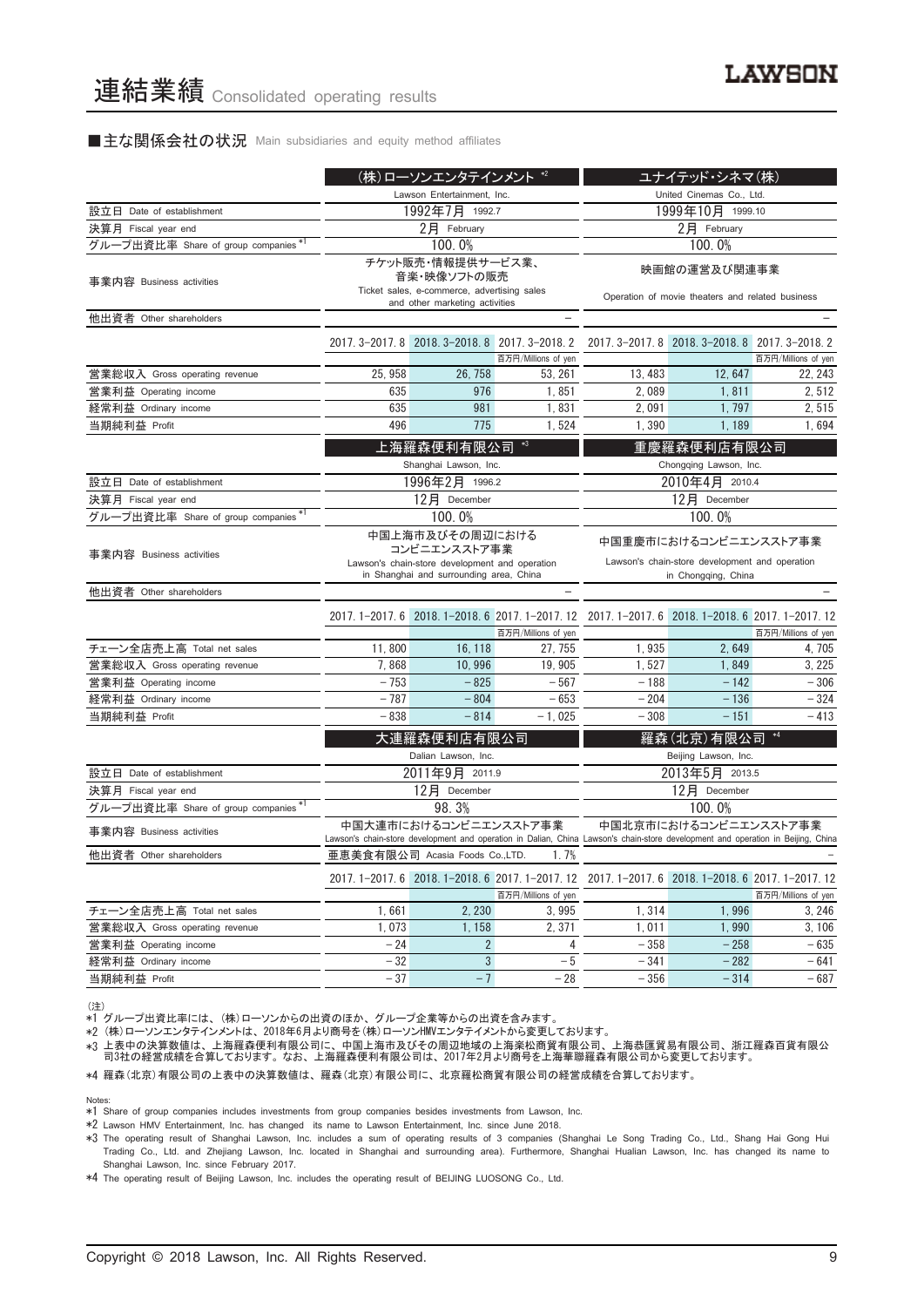# ■主な関係会社の状況 Main subsidiaries and equity method affiliates

|                                    |                                                                                                                                    | Saha Lawson Co., Ltd. |                                                                                      |     | (株)ベストプラクティス       |                     |
|------------------------------------|------------------------------------------------------------------------------------------------------------------------------------|-----------------------|--------------------------------------------------------------------------------------|-----|--------------------|---------------------|
|                                    |                                                                                                                                    |                       |                                                                                      |     | BestPractice, Inc. |                     |
| 設立日 Date of establishment          |                                                                                                                                    | 2012年11月<br>2012.11   |                                                                                      |     | 2004年3月 2004.3     |                     |
| 決算月 Fiscal year end                |                                                                                                                                    | 12月<br>December       |                                                                                      |     | 2月 February        |                     |
| グループ出資比率 Share of group companies* |                                                                                                                                    | 49.2%                 |                                                                                      |     | 100.0%             |                     |
| 事業内容 Business activities           | タイにおけるコンビニエンスストア事業<br>Operating stores "LAWSON 108" and "108SHOP" in Thailand On-site inspections and analysis of store management |                       |                                                                                      |     | 店舗の経営の実態調査・分析業務    |                     |
| 他出資者 Other shareholders            | Saha Pathanapibul PLC.                                                                                                             |                       | 20.0%                                                                                |     |                    |                     |
|                                    | Saha Pathana Interholding PLC.                                                                                                     |                       | 9.0%                                                                                 |     |                    |                     |
|                                    | LC.C. International PLC.                                                                                                           |                       | 9.0%                                                                                 |     |                    |                     |
|                                    | Thai President Foods PLC.                                                                                                          |                       | 9.0%                                                                                 |     |                    |                     |
|                                    | Others                                                                                                                             |                       | 3.8%                                                                                 |     |                    |                     |
|                                    |                                                                                                                                    |                       | 2017.1-2017.6 2018.1-2018.6 2017.1-2017.12 2017.3-2017.8 2018.3-2018.8 2017.3-2018.2 |     |                    |                     |
|                                    |                                                                                                                                    |                       | 百万円/Millions of yen                                                                  |     |                    | 百万円/Millions of yen |
| チェーン全店売上高 Total net sales          | 3.527                                                                                                                              | 4,538                 | 7.763                                                                                |     |                    |                     |
| 営業総収入 Gross operating revenue      | 3,912                                                                                                                              | 4,867                 | 8.271                                                                                | 545 | 558                | 1, 109              |
| 営業利益 Operating income              | $-170$                                                                                                                             | $-155$                | $-653$                                                                               | 10  | 29                 | 12                  |
| 経常利益 Ordinary income               | $-129$                                                                                                                             | $-117$                | $-624$                                                                               | 10  | 28                 | 9                   |
| 当期純利益 Profit                       | $-140$                                                                                                                             | $-128$                | $-767$                                                                               | 3   | 11                 | 8                   |

| 2. 持分法適用関連会社                       |        | (株)ローソン高知                   |                     |                                                                                                                     | (株)ローソン南九州           |                     |
|------------------------------------|--------|-----------------------------|---------------------|---------------------------------------------------------------------------------------------------------------------|----------------------|---------------------|
| 2. Equity method affiliates        |        | Lawson Kochi, Inc.          |                     | Lawson Minamikyushu, Inc.                                                                                           |                      |                     |
| 設立日 Date of establishment          |        | 2015年4月 2015.4              |                     | 2013年5月 2013.5                                                                                                      |                      |                     |
| 決算月 Fiscal year end                |        | $2$ $\overline{F}$ February |                     |                                                                                                                     | $2$ 月 February       |                     |
| グループ出資比率 Share of group companies* |        | 49.0%                       |                     | 49.0%                                                                                                               |                      |                     |
| 事業内容 Business activities           |        | 高知県におけるコンビニエンスストア事業         |                     |                                                                                                                     | 鹿児島県におけるコンビニエンスストア事業 |                     |
|                                    |        |                             |                     | Lawson's chain-store development and operation in Kochi Lawson's chain-store development and operation in Kagoshima |                      |                     |
| 他出資者 Other shareholders            |        |                             |                     | 株式会社サニーマート SUNNY MART Co., Ltd. 51.0% 南国殖産株式会社 Nangoku Corporation Co., Ltd. 51.0%                                  |                      |                     |
|                                    |        |                             |                     | 2017. 3-2017. 8 2018. 3-2018. 8 2017. 3-2018. 2 2017. 3-2017. 8 2018. 3-2018. 8 2017. 3-2018. 2                     |                      |                     |
|                                    |        |                             | 百万円/Millions of yen |                                                                                                                     |                      | 百万円/Millions of yen |
| 営業総収入 Gross operating revenue      | 2, 241 | 2, 228                      | 4.321               | 2.188                                                                                                               | 2.267                | 4, 317              |
| 営業利益 Operating income              | 303    | 276                         | 498                 | 170                                                                                                                 | 160                  | 162                 |
| 経常利益 Ordinary income               | 312    | 284                         | 512                 | 171                                                                                                                 | 161                  | 163                 |
| 当期純利益 Profit                       | 193    | 221                         | 290                 | 111                                                                                                                 | 104                  | 111                 |
|                                    |        | (株)ローソン沖縄                   |                     |                                                                                                                     |                      |                     |
| Lawson Okinawa, Inc.               |        |                             |                     |                                                                                                                     |                      |                     |

|                                    | Lawson Okinawa, Inc.                                      |                                                 |                     |  |  |
|------------------------------------|-----------------------------------------------------------|-------------------------------------------------|---------------------|--|--|
| 設立日 Date of establishment          | 2009年10月 2009.10                                          |                                                 |                     |  |  |
| 決算月 Fiscal year end                |                                                           | 2月<br>February                                  |                     |  |  |
| グループ出資比率 Share of group companies* |                                                           | 49.0%                                           |                     |  |  |
| 事業内容 Business activities           |                                                           | 沖縄県におけるコンビニエンスストア事業                             |                     |  |  |
|                                    | Lawson's chain-store development and operation in Okinawa |                                                 |                     |  |  |
| 他出資者 Other shareholders            | 株式会社サンエー SAN-A CO., LTD.<br>51.0%                         |                                                 |                     |  |  |
|                                    |                                                           | 2017. 3-2017. 8 2018. 3-2018. 8 2017. 3-2018. 2 |                     |  |  |
|                                    |                                                           |                                                 | 百万円/Millions of yen |  |  |
| 営業総収入 Gross operating revenue      | 3.565                                                     | 3,848                                           | 7,090               |  |  |
| 営業利益 Operating income              | 915                                                       | 1.024                                           | 1,658               |  |  |
| 経常利益 Ordinary income               | 918                                                       | 1.022                                           | 1,654               |  |  |
| 当期純利益 Profit                       | 604                                                       | 656                                             | 1.069               |  |  |
|                                    |                                                           |                                                 |                     |  |  |

(注)

\* グループ出資比率には、(株)ローソンからの出資のほか、グループ企業等からの出資を含みます。

Note:

\* Share of group companies includes investments from group companies besides investments from Lawson, Inc.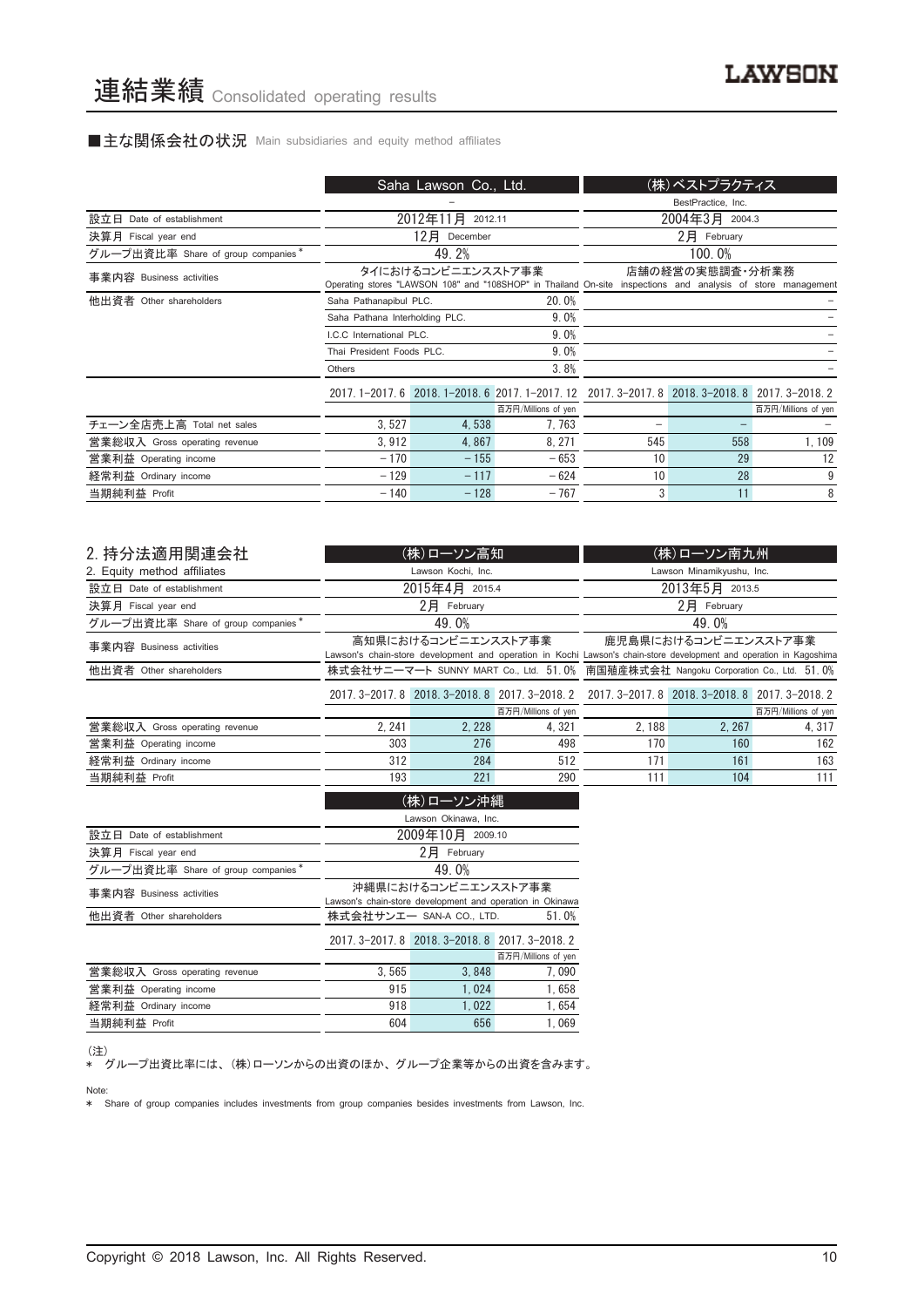# ■セグメント利益 Segment profit

|                                                       | 2017年度1H             |         | 2018年度1H             |         | 前年増減                |  |
|-------------------------------------------------------|----------------------|---------|----------------------|---------|---------------------|--|
|                                                       | 2017.3.1 - 2017.8.31 |         | 2018.3.1 - 2018.8.31 |         | Increase (Decrease) |  |
|                                                       | 百万円/Millions of yen  | 前年比/YoY | 百万円/Millions of yen  | 前年比/YoY | 百万円/Millions of yen |  |
| セグメント利益 Segment profit                                |                      |         |                      |         |                     |  |
| 国内コンビニエンスストア事業<br>Domestic convenience store business | 32, 781              | 98.4%   | 28.706               | 87.6%   | $-4.075$            |  |
| 成城石井事業<br>Seijo Ishii business                        | 3.032                | 103.1%  | 3.255                | 107.4%  | 223                 |  |
| エンタテインメント関連事業<br>Entertainment-related business       | 2.464                | 109.2%  | 2.527                | 102.5%  | 62                  |  |
| 金融関連事業<br>Financial services business                 | 2.439                | 75.2%   | 1.692                | 69.4%   | $-747$              |  |
| その他 Other business                                    | $-1.797$             | 98.0%   | $-1.696$             | 94.4%   | 100                 |  |
| 合計 Total                                              | 38.921               | 97.5%   | 34.485               | 88.6%   | $-4.436$            |  |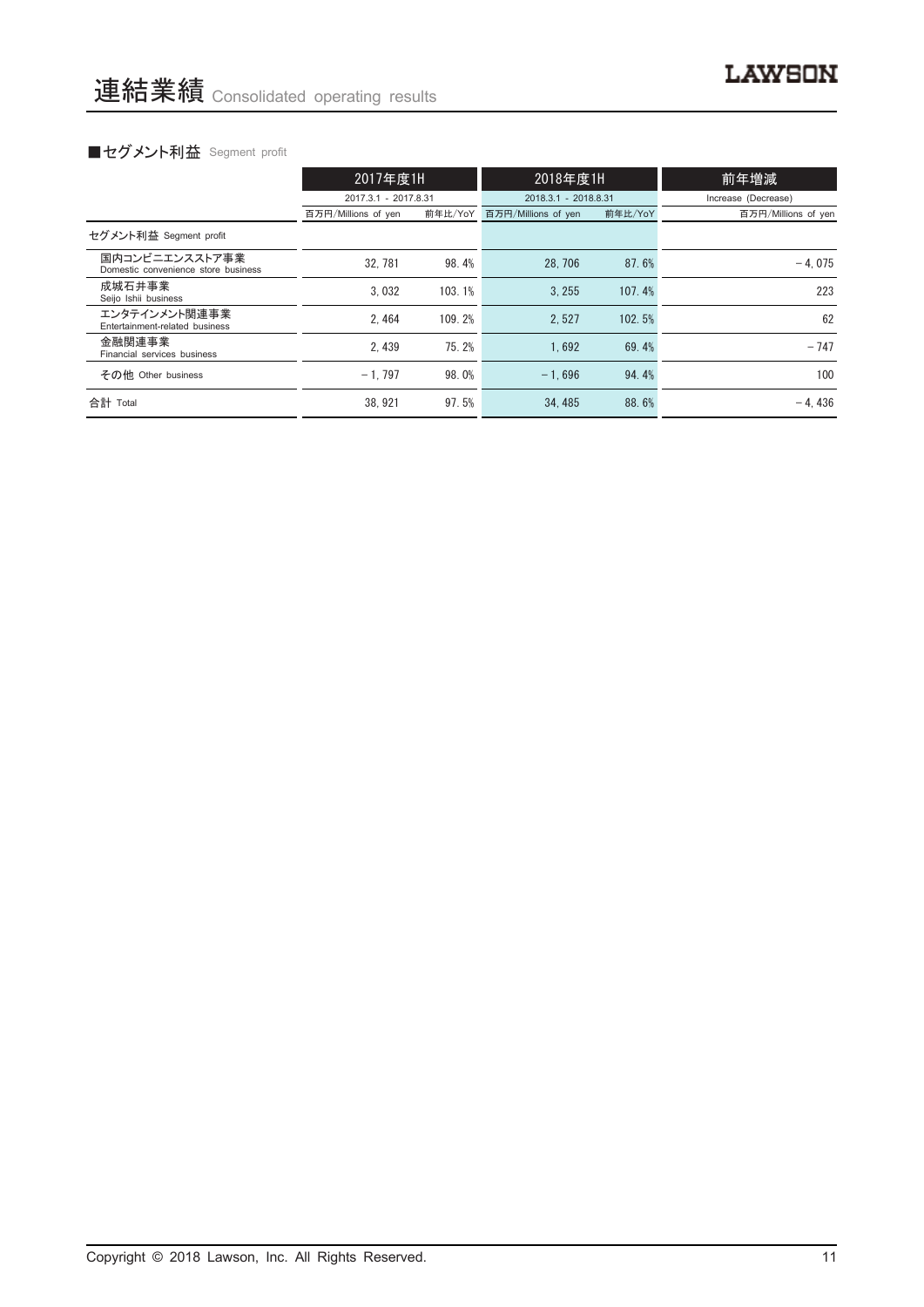#### ■主な業績と予想 Results and forecasts for major financial indicators

|                                                                                                           | 2017年度/FY2017                    |        |                                      |        | 2018年度/FY2018                    |         |                                                   |             |
|-----------------------------------------------------------------------------------------------------------|----------------------------------|--------|--------------------------------------|--------|----------------------------------|---------|---------------------------------------------------|-------------|
|                                                                                                           | 第2四半期/1H<br>2017.3.1 - 2017.8.31 |        | 通期/Full year<br>2017.3.1 - 2018.2.28 |        | 第2四半期/1H<br>2018.3.1 - 2018.8.31 |         | 通期計画/Full year (Forecast)<br>2018.3.1 - 2019.2.28 |             |
|                                                                                                           | 金額/Amount 前年比/YoY                |        | 金額/Amount 前年比/YoY                    |        | 金額/Amount 前年比/YoY                |         | 金額/Amount 前年比/YoY                                 |             |
| チェーン全店売上高 (百万円)<br>Net sales of all convenience stores (millions of yen)                                  | 1, 066, 292                      | 103.7% | 2, 110, 454                          | 104.1% | 1, 133, 211                      | 106.3%  | 2, 260, 000                                       | 107.1%      |
| 加盟店売上高 (百万円)<br>Net sales of franchised stores (millions of yen)                                          | 1, 040, 821                      |        | 103.2% 2.060.690                     | 103.7% | 1, 106, 790                      | 106.3%  |                                                   |             |
| 直営店売上高(百万円)<br>Net sales of company-operated stores (millions of yen)                                     | 25, 470                          | 129.4% | 49, 764                              | 121.6% | 26, 421                          | 103.7%  |                                                   |             |
| 営業総収入 (百万円) *1<br>Gross operating revenue (millions of yen)                                               | 189,083                          | 105.0% | 372, 891                             | 104.7% | 196, 627                         | 104.0%  | 395,000                                           | 105.9%      |
| 営業総利益 (百万円)<br>Operating gross profit (millions of yen)                                                   | 170, 118                         | 102.8% | 335, 792                             | 103.1% | 177, 219                         | 104.2%  |                                                   |             |
| (対チェーン全店売上高比)<br>(Operating gross profit on Net sales of all convenience stores)                          | 16.0%                            |        | 15.9%                                |        | 15.6%                            |         |                                                   |             |
| 販売費及び一般管理費 (百万円)<br>Selling, general and administrative expenses (millions of yen)                        | 138, 933                         | 103.9% | 284.771                              | 106.1% | 150, 150                         | 108.1%  |                                                   |             |
| (対チェーン全店売上高比)<br>(Selling, general and administrative expenses on Net<br>sales of all convenience stores) | 13.0%                            |        | 13.5%                                |        | 13.2%                            |         |                                                   |             |
| 営業利益 (百万円) Operating income (millions of yen)                                                             | 31, 185                          | 98.2%  | 51,021                               | 88.9%  | 27,069                           | 86.8%   | 44,500                                            | 87.2%       |
| (対チェーン全店売上高比)<br>(Operating income on Net sales of all convenience stores)                                | 2.9%                             |        | 2.4%                                 |        | 2.4%                             |         |                                                   |             |
| 経常利益 (百万円) Ordinary income (millions of yen)                                                              | 30, 956                          | 101.8% | 50, 508                              | 89.5%  | 34, 553                          | 111.6%  | 50,000                                            | 99.0%       |
| 四半期(当期)純利益 (百万円) Profit (millions of yen)                                                                 | 20, 368                          | 111.8% | 19, 417                              | 101.7% | 22,691                           | 111.4%  | 34,000                                            | 175.1%      |
| 1株当たり四半期 (当期) 純利益 (円)<br>Profit per share (yen)                                                           |                                  | 203.61 |                                      | 194.09 |                                  | 226, 78 |                                                   | 339.80 $*2$ |
| 純資産 (百万円) Net assets (millions of yen)                                                                    | 246.278                          |        | 233.489                              |        | 244.988                          |         |                                                   |             |
| 総資産 (百万円) Total assets (millions of yen)                                                                  | 808.790                          |        | 798, 603                             |        | 824.534                          |         |                                                   |             |
| 1株当たり純資産 (円) Net assets per share (yen)                                                                   | 2.459.45                         |        | 2, 331, 65                           |        | 2.446.27                         |         |                                                   |             |
| 総資産四半期(当期)純利益率 ROA                                                                                        |                                  | 2.6%   |                                      | 2.5%   |                                  | 2.8%    | L.                                                |             |
| 自己資本四半期(当期)純利益率 ROE                                                                                       |                                  | 8.4%   |                                      | 8.3%   |                                  | 9.5%    | $\overline{\phantom{0}}$                          |             |
| 流動比率 Current ratio                                                                                        |                                  | 52.6%  |                                      | 47.2%  |                                  | 47.5%   | $\equiv$                                          |             |
| 固定比率 Fixed ratio                                                                                          |                                  | 253.1% |                                      | 271.9% |                                  | 267.6%  |                                                   |             |
| 自己資本比率 Shareholders' equity ratio                                                                         |                                  | 30.4%  |                                      | 29.2%  | 29.7%                            |         | L.                                                |             |

(注)

\*1 営業総収入は直営店売上高、加盟店からの収入等の合計です。

\*2 計画の1株当たり当期純利益に関しては、2018年8月31日現在の期末発行済株式数を用いて算出しております。

Notes:

\*1 The gross operating revenue is a sum of total sales of company-operated stores, income from franchised stores and others.

\*2 Forecasted profit per share is calculated based on the number of outstanding shares as of August 31, 2018.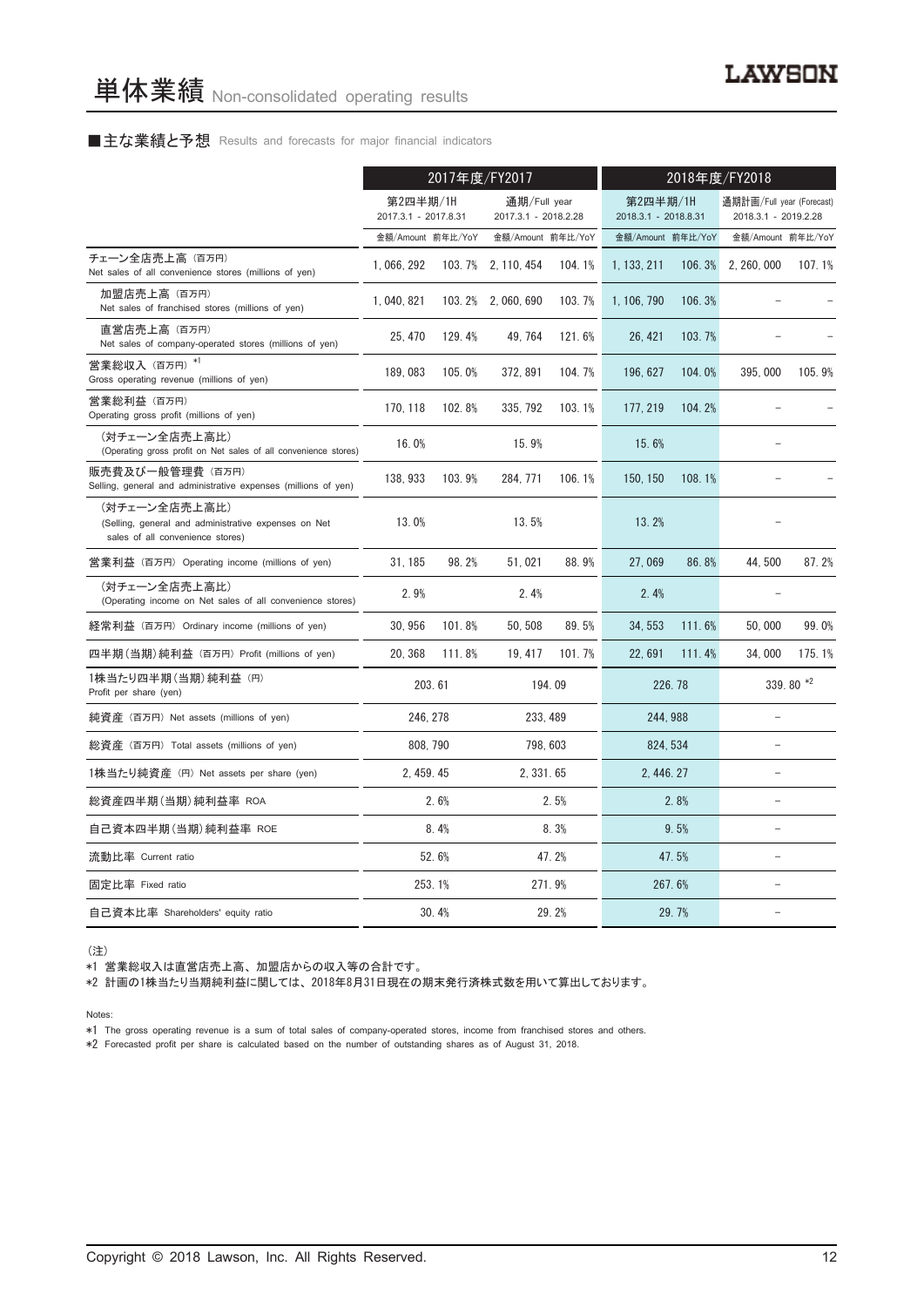#### ■損益計算書 Non-consolidated statement of income

|                                                            | 2017年度1H             |         | 2018年度1H             | 前年増減    |                     |
|------------------------------------------------------------|----------------------|---------|----------------------|---------|---------------------|
|                                                            | 2017.3.1 - 2017.8.31 |         | 2018.3.1 - 2018.8.31 |         | Increase (Decrease) |
|                                                            | 百万円/Millions of yen  | 前年比/YoY | 百万円/Millions of yen  | 前年比/YoY | 百万円/Millions of yen |
| A. 営業総収入 Gross operating revenue<br>$B + E$                | 189,083              | 105.0%  | 196, 627             | 104.0%  | 7,544               |
| B. 売上高 Net sales*                                          | 26, 112              | 127.9%  | 26, 750              | 102.4%  | 637                 |
| C. 売上原価 Cost of sales                                      | 18.965               | 130.2%  | 19.408               | 102.3%  | 443                 |
| D. 売上総利益 Gross profit<br>$B - C$                           | 7, 146               | 122.4%  | 7.341                | 102.7%  | 194                 |
| E. 営業収入 Operating revenue<br>$F + G$                       | 162.971              | 102.1%  | 169.877              | 104.2%  | 6,906               |
| F. 加盟店からの収入 Income from franchised stores                  | 143.811              | 102.7%  | 150.575              | 104.7%  | 6,764               |
| G. その他の営業収入 Other operating revenue                        | 19, 159              | 97.9%   | 19, 302              | 100.7%  | 142                 |
| H. 営業総利益 Operating gross profit<br>$A - C = D + E$         | 170, 118             | 102.8%  | 177, 219             | 104.2%  | 7,101               |
| I. 販売費及び一般管理費 Selling, general and administrative expenses | 138, 933             | 103.9%  | 150, 150             | 108.1%  | 11, 216             |
| J. 営業利益 Operating income<br>$H - I$                        | 31, 185              | 98.2%   | 27,069               | 86.8%   | $-4, 115$           |
| 営業外収益 Non-operating income                                 | 1,808                | 95.3%   | 10,069               | 556.8%  | 8, 261              |
| 営業外費用 Non-operating expenses                               | 2,037                | 62.5%   | 2.585                | 126.9%  | 548                 |
| 経常利益 Ordinary income                                       | 30.956               | 101.8%  | 34.553               | 111.6%  | 3,597               |
| 特別利益 Extraordinary income                                  | 302                  |         |                      |         | $-302$              |
| 特別損失 Extraordinary losses                                  | 1,995                | 85.6%   | 3, 178               | 159.3%  | 1, 182              |
| 税引前四半期純利益 Profit before income taxes                       | 29, 262              | 104.2%  | 31.374               | 107.2%  | 2, 111              |
| 法人税、住民税及び事業税 Income taxes - current                        | 7.849                | 106.8%  | 9, 246               | 117.8%  | 1,396               |
| 法人税等調整額 Income taxes - deferred                            | 1,044                | 41.6%   | $-563$               |         | $-1,608$            |
| 四半期純利益 Profit                                              | 20, 368              | 111.8%  | 22,691               | 111.4%  | 2,323               |

(注)

\* 「売上高」は、直営店売上高及びEコマース売上高の合計です。

#### Note:

\* Net sales of company-operated stores and e-commerce business.

### ■販売費及び一般管理費の主な明細 Selling, general and administrative expenses \*

|                                                          | 2017年度1H             |         | 2018年度1H             |                     | 前年増減                |  |
|----------------------------------------------------------|----------------------|---------|----------------------|---------------------|---------------------|--|
|                                                          | 2017.3.1 - 2017.8.31 |         | 2018.3.1 - 2018.8.31 | Increase (Decrease) |                     |  |
|                                                          | 百万円/Millions of yen  | 前年比/YoY | 百万円/Millions of yen  | 前年比/YoY             | 百万円/Millions of yen |  |
| 地代家賃 Rents                                               | 52.491               | 106.1%  | 56, 057              | 106.8%              | 3.565               |  |
| 人件費 Personnel expenses                                   | 22.451               | 108.4%  | 23.014               | 102.5%              | 562                 |  |
| 有形固定資産減価償却費 Depreciation of property and store equipment | 19.492               | 99.9%   | 21.902               | 112.4%              | 2,409               |  |
| 広告宣伝費 Advertising expenses                               | 6.358                | 83.0%   | 7.200                | 113.2%              | 841                 |  |
| 販売手数料 Sales commission                                   | 8.894                | 122.2%  | 10.691               | 120.2%              | 1,797               |  |
| その他 Other                                                | 29.244               | 100.5%  | 31.284               | 107.0%              | 2.040               |  |
| 合計 Total                                                 | 138.933              | 103.9%  | 150, 150             | 108.1%              | 11.216              |  |

(注)

。\_\_\_<br>\* ITコスト(社内管理ベース)は、2018年度第2四半期累計で35億円になります。なお、ITコストは「有形固定資産減価償却費」及び「その他」に計 上しています。

Note:

\* According to our internal calculation, IT-related expenses for the first half of fiscal 2018 stood at 3.5 billions of yen. These IT-related expenses are recorded under "Depreciation of property and store equipment" and "Other".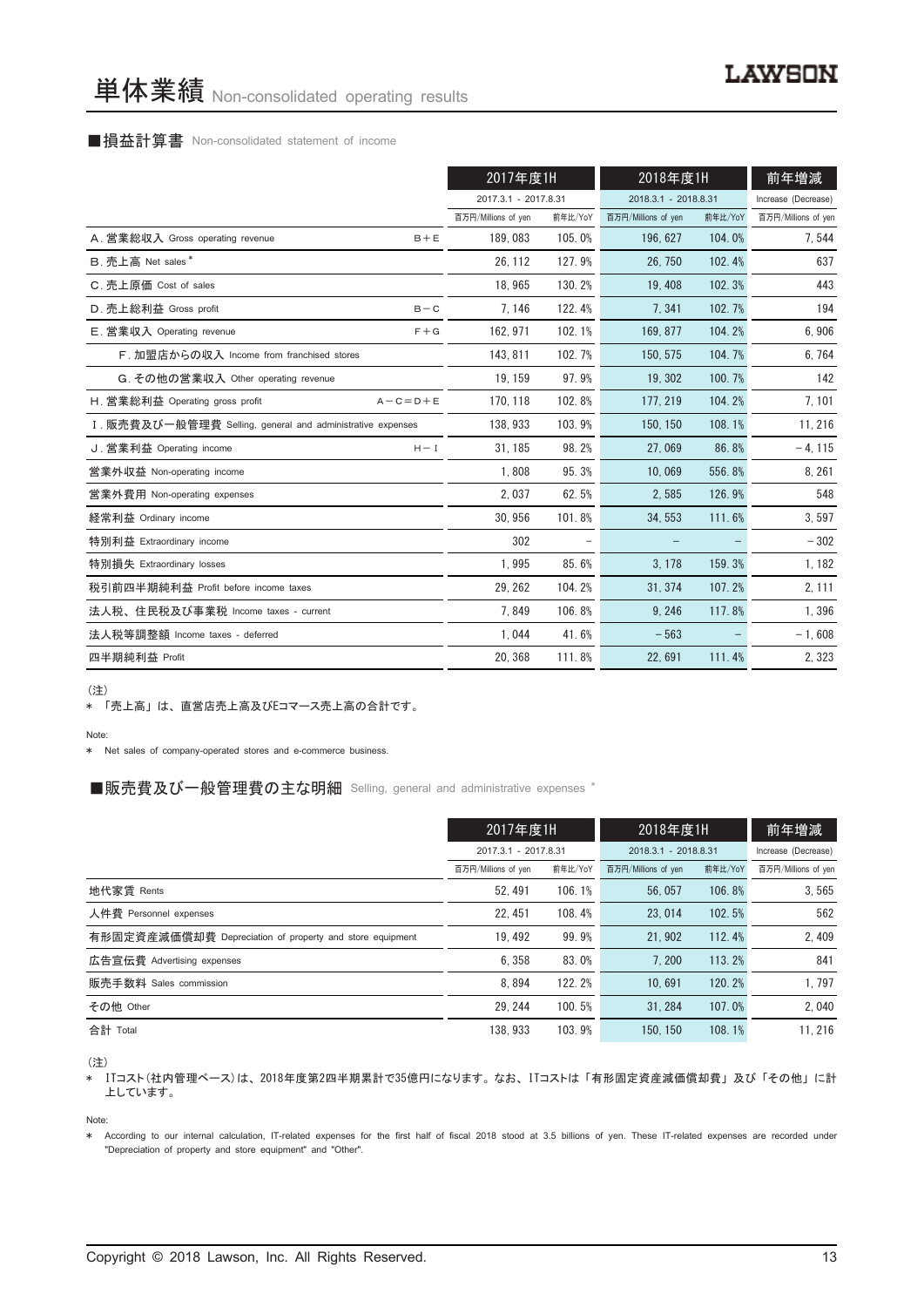# ■投融資の状況 Capital expenditure

|                                                                | 2017年度1H             | 2018年度1H             | 前年増減                | 2018年度計画                         |
|----------------------------------------------------------------|----------------------|----------------------|---------------------|----------------------------------|
|                                                                | 2017.3.1 - 2017.8.31 | 2018.3.1 - 2018.8.31 | Increase (Decrease) | Forecasts / 2018.3.1 - 2019.2.28 |
|                                                                | 百万円/Millions of yen  | 百万円/Millions of yen  | 百万円/Millions of yen | 百万円/Millions of yen              |
| 新店投資 New store investments                                     | 27, 544              | 18, 241              | $-9.303$            | 49,000                           |
| 既存店投資<br>Existing store investments                            | 1,544                | 5, 714               | 4, 169              | 8,000                            |
| システム関連投資<br>IT-related investments                             | 6,769                | 4,884                | $-1,885$            | 12,000                           |
| その他 Other                                                      | 4,311                | $-26$                | $-4,338$            | 5,000                            |
| 投資小計 Subtotal                                                  | 40, 170              | 28, 813              | $-11, 357$          | 74,000                           |
| 出資·融資<br>Investments and advances                              | 10, 306              | $-5, 212$            | $-15, 519$          | $-7,000$                         |
| リース Leases <sup>*</sup>                                        | 19,023               | 22, 110              | 3,086               | 71,000                           |
| 合計 Total                                                       | 69, 501              | 45, 711              | $-23,789$           | 138,000                          |
| 有形固定資産減価償却費<br>Depreciation of property and store<br>equipment | 19, 492              | 21, 902              | 2, 409              | 47,600                           |
| 無形固定資産償却費<br>Amortization of intangible assets                 | 2, 453               | 3,720                | 1,266               | 8,500                            |
| 減価償却費合計<br>Total depreciation and amortization                 | 21, 946              | 25, 622              | 3,676               | 56, 100                          |

<sup>(</sup>注)

\* リース債務の返済による支出は、2017年度第2四半期累計期間は14,126百万円、2018年度第2四半期累計期間は16,385百万円です。

Note:

\* The amount of repayments of lease obligations is 14,126 millions of yen in the first half of fiscal year 2017 and 16,385 millions of yen in the first half of fiscal year 2018.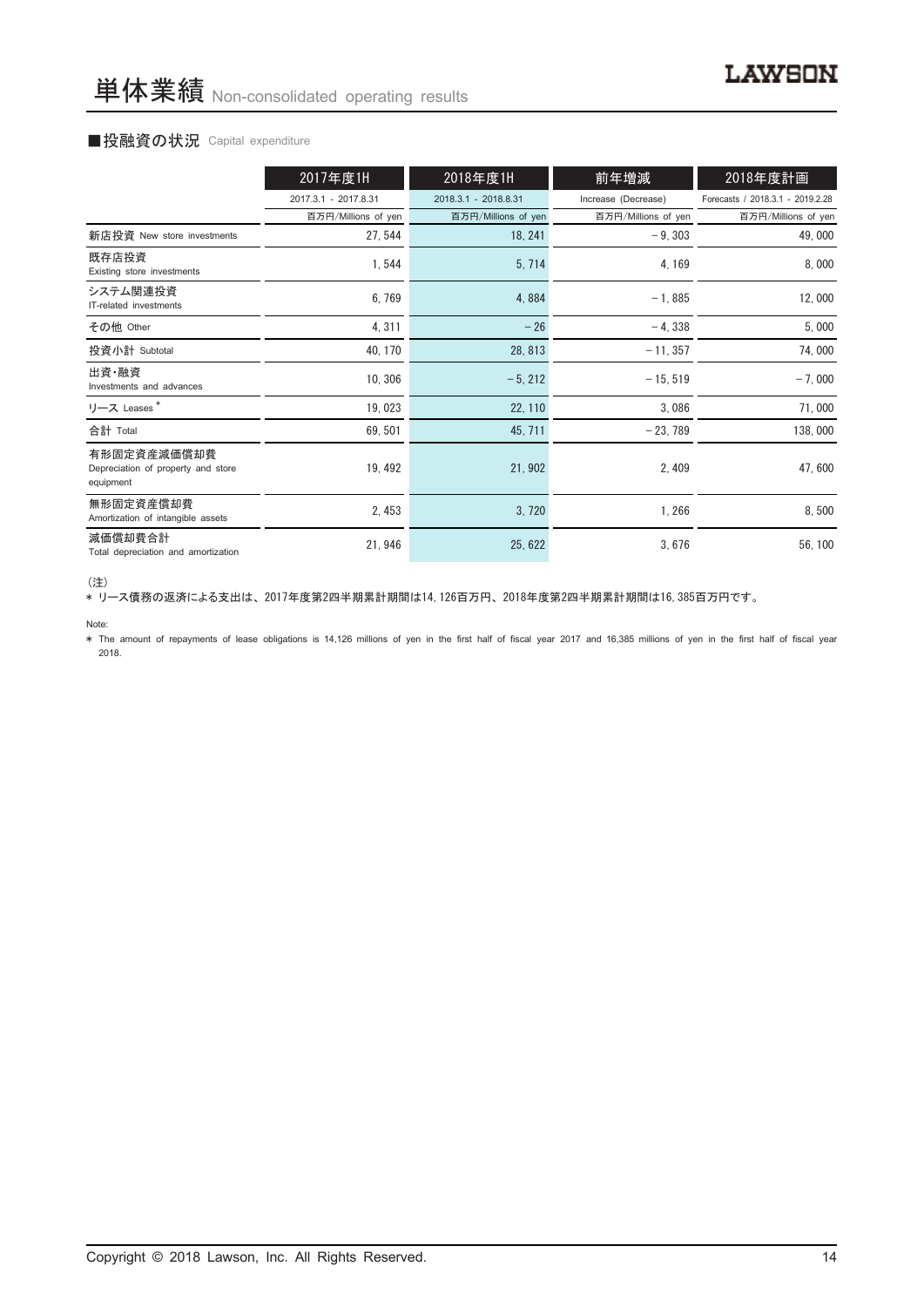# ■貸借対照表 Non-consolidated balance sheet

|                                                                           | 2017年度<br>(2018年2月28日現在) | 2018年度第2四半期<br>(2018年8月31日現在) | 2017年度末からの増減                       |
|---------------------------------------------------------------------------|--------------------------|-------------------------------|------------------------------------|
|                                                                           | FY2017 (As of 2018.2.28) | FY2018 (As of 2018.8.31)      | Increase (Decrease) from 2018.2.28 |
| [資産の部 Assets]                                                             | 百万円/Millions of yen      | 百万円/Millions of yen           | 百万円/Millions of yen                |
| 流動資産 Current assets                                                       | 164, 391                 | 169, 433                      | 5.042                              |
| 現金及び預金 Cash and deposits                                                  | 8,483                    | 11, 240                       | 2,756                              |
| 加盟店貸勘定 Accounts receivable - due from franchised stores                   | 44, 229                  | 39, 939                       | $-4,290$                           |
| リース債権 Lease receivables                                                   | 24, 237                  | 27, 272                       | 3,035                              |
| 商品 Merchandise                                                            | 1,460                    | 1,419                         | $-40$                              |
| 前払費用 Prepaid expenses                                                     | 15, 834                  | 14, 648                       | $-1, 185$                          |
| 未収入金 Accounts receivable - other                                          | 50, 586                  | 60, 645                       | 10,059                             |
| 繰延税金資産 Deferred tax assets                                                | 2, 234                   | 2,782                         | 548                                |
| その他 Other                                                                 | 17, 324                  | 11, 515                       | $-5,809$                           |
| 貸倒引当金 Allowance for doubtful accounts                                     |                          | $-31$                         | - 31                               |
| 固定資産 Non-current assets                                                   | 634, 212                 | 655, 101                      | 20,888                             |
| 有形固定資産 Property and store equipment                                       | 312, 924                 | 324, 120                      | 11, 195                            |
| ・建物 Buildings                                                             | 156,067                  | 161, 766                      | 5,699                              |
| ・構築物 Structures                                                           | 28, 634                  | 29, 641                       | 1,007                              |
| ・工具、器具及び備品 Tools, furniture and fixtures                                  | 11, 873                  | 11,004                        | $-869$                             |
| ・土地 Land                                                                  | 9,529                    | 9, 296                        | - 232                              |
| ・リース資産 Leased assets                                                      | 105, 120                 | 110, 455                      | 5,335                              |
| ・建設仮勘定 Construction in progress                                           | 1,699                    | 1,954                         | 255                                |
| 無形固定資産 Intangible assets                                                  | 44,074                   | 48, 146                       | 4,072                              |
| ・ソフトウエア Soffware                                                          | 29, 494                  | 31, 226                       | 1,732                              |
| ・のれん Goodwill                                                             | 14,092                   | 16, 440                       | 2, 347                             |
| •その他 Other                                                                | 487                      | 479                           | $-7$                               |
| 投資その他の資産 Investments and other assets                                     | 277, 212                 | 282, 834                      | 5, 621                             |
| ・投資有価証券 Investments securities                                            | 13, 324                  | 14, 539                       | 1, 214                             |
| ・関係会社株式 Shares of subsidiaries and associates                             | 71, 720                  | 66.196                        | $-5,523$                           |
| ・長期貸付金 Long-term loans receivable                                         | 46, 512                  | 47, 481                       | 968                                |
| ・関係会社長期貸付金<br>Long-term loans receivable from subsidiaries and associates | 13, 236                  | 720                           | $-12, 515$                         |
| ・長期前払費用 Long-term prepaid expenses                                        | 16, 379                  | 16, 237                       | $-142$                             |
| ・差入保証金 Guarantee deposits                                                 | 92, 466                  | 93, 404                       | 937                                |
| ・繰延税金資産 Deferred tax assets                                               | 23.094                   | 23, 925                       | 831                                |
| •その他 Other                                                                | 1,571                    | 21, 204                       | 19,632                             |
| •貸倒引当金 Allowance for doubtful accounts                                    | $-1,092$                 | $-874$                        | 218                                |
| 資産合計 Total assets                                                         | 798, 603                 | 824, 534                      | 25, 931                            |
| 有形固定資産の減価償却累計額                                                            | 277, 902                 | 285, 978                      | 8,075                              |
| Accumulated depreciation of property and store equipment                  |                          |                               |                                    |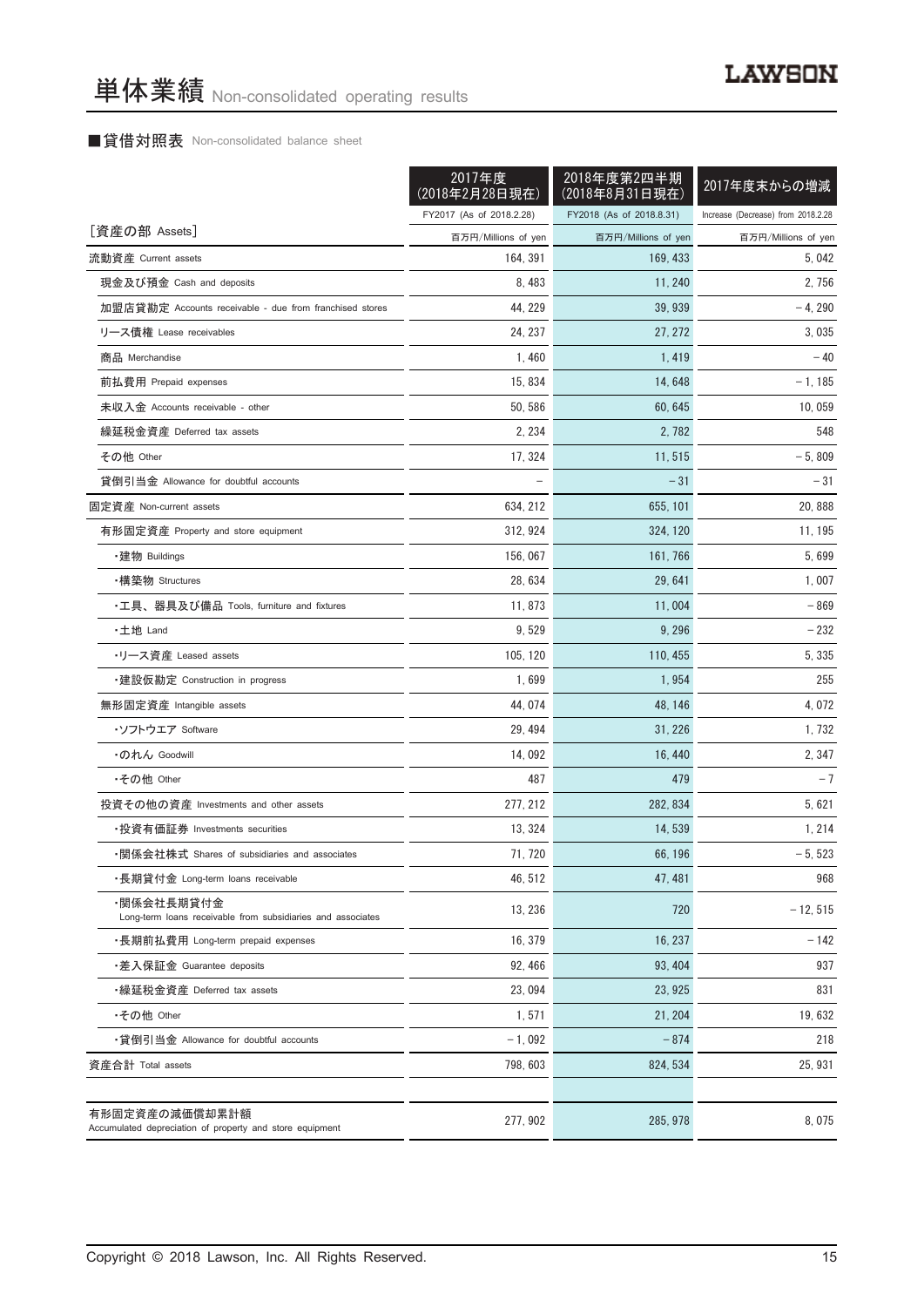# ■貸借対照表 Non-consolidated balance sheet

|                                                                      | 2017年度<br>(2018年2月28日現在) | 2018年度第2四半期<br>(2018年8月31日現在) | 2017年度末からの増減                       |
|----------------------------------------------------------------------|--------------------------|-------------------------------|------------------------------------|
|                                                                      | FY2017 (As of 2018.2.28) | FY2018 (As of 2018.8.31)      | Increase (Decrease) from 2018.2.28 |
| [負債の部 Liabilities]                                                   | 百万円/Millions of yen      | 百万円/Millions of yen           | 百万円/Millions of yen                |
| 流動負債 Current liabilities                                             | 348, 392                 | 356, 779                      | 8, 387                             |
| 買掛金 Accounts payable - trade                                         | 106, 137                 | 129, 244                      | 23, 106                            |
| 短期借入金 Short-term loans payable                                       | 35,000                   | 40, 448                       | 5, 448                             |
| 関係会社短期借入金<br>Short-term loans payable to subsidiaries and associates | 51, 620                  | 27, 700                       | $-23,920$                          |
| リース債務 Lease obligations                                              | 29, 488                  | 31, 379                       | 1,891                              |
| 未払金 Accounts payable - other                                         | 21, 756                  | 24, 451                       | 2,694                              |
| 未払法人税等 Income taxes payable                                          | 3,817                    | 4,576                         | 759                                |
| 未払費用 Accrued expenses                                                | 2, 191                   | 2, 249                        | 57                                 |
| 預り金 Deposits received                                                | 91,891                   | 87, 987                       | $-3,904$                           |
| 賞与引当金 Provision for bonuses                                          | 2, 704                   | 2,949                         | 245                                |
| その他 Other                                                            | 3, 784                   | 5,794                         | 2,009                              |
| 固定負債 Non-current liabilities                                         | 216, 722                 | 222, 766                      | 6, 044                             |
| 長期借入金 Long-term loans payable                                        | 50,000                   | 50,000                        |                                    |
| リース債務 Lease obligations                                              | 104, 638                 | 110, 491                      | 5,852                              |
| 退職給付引当金 Provision for retirement benefits                            | 10, 913                  | 11, 358                       | 445                                |
| 役員退職慰労引当金<br>Provision for retirement benefits to executive officers | 176                      | 183                           | 6                                  |
| 資産除去債務 Asset retirement obligations                                  | 25,689                   | 26, 757                       | 1,067                              |
| その他 Other                                                            | 25, 304                  | 23, 977                       | $-1, 327$                          |
| 負債合計 Total liabilities                                               | 565, 114                 | 579, 546                      | 14, 432                            |
| [純資産の部 Net assets]                                                   |                          |                               |                                    |
| 株主資本 Shareholders' equity                                            | 231, 785                 | 241, 733                      | 9,947                              |
| 資本金 Capital stock                                                    | 58, 506                  | 58, 506                       |                                    |
| 資本剰余金 Capital surplus                                                | 47, 757                  | 47, 760                       | 3                                  |
| ・資本準備金 Legal capital surplus                                         | 47,696                   | 47,696                        |                                    |
| ・その他資本剰余金 Other capital surplus                                      | 60                       | 64                            | 3                                  |
| 利益剰余金 Retained earnings                                              | 126, 563                 | 136, 497                      | 9,934                              |
| ・利益準備金 Legal retained earnings                                       | 727                      | 727                           |                                    |
| •別途積立金 General reserve                                               | 50,000                   | 50.000                        |                                    |
| • 繰越利益剰余金 Retained earnings brought forward                          | 75.835                   | 85, 770                       | 9,934                              |
| 自己株式 Treasury shares                                                 | $-1,040$                 | $-1,031$                      | 9                                  |
| 評価·換算差額等 Valuation and translation adjustments                       | 1,508                    | 3.034                         | 1,526                              |
| その他有価証券評価差額金                                                         |                          |                               |                                    |
| Valuation difference on available-for-sale securities                | 2,083                    | 3,610                         | 1,526                              |
| 土地再評価差額金 Revaluation reserve for land                                | $-575$                   | $-575$                        |                                    |
| 新株予約権 Subscription rights to shares                                  | 195                      | 220                           | 24                                 |
| 純資産合計 Net assets                                                     | 233, 489                 | 244, 988                      | 11, 499                            |
| 負債純資産合計 Liabilities and net assets                                   | 798, 603                 | 824, 534                      | 25, 931                            |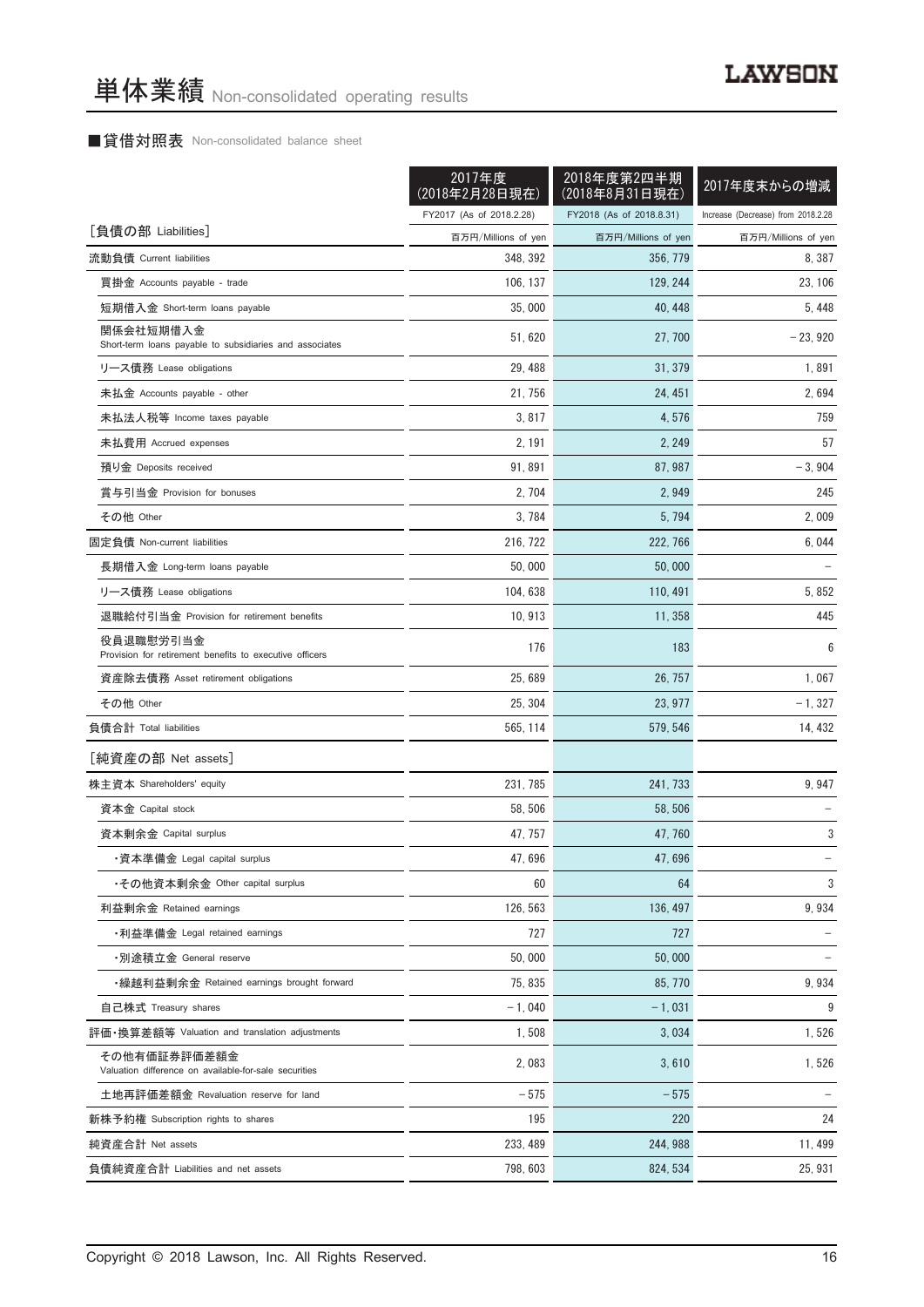#### ■国内コンビニエンスストアの店舗数の推移 Number of convenience stores in Japan \*

|                             | 2017年度1H/FY2017      |                     | 2018年度1H/FY2018      |                     | 2018年度計画/FY2018 (Forecast) |                     |
|-----------------------------|----------------------|---------------------|----------------------|---------------------|----------------------------|---------------------|
|                             | 2017.3.1 - 2017.8.31 |                     | 2018.3.1 - 2018.8.31 |                     | 2018.3.1 - 2019.2.28       |                     |
| 単体 Non-consolidated         |                      | 「ローソン」「ナチュラルローソン」のみ |                      | 「ローソン」「ナチュラルローソン」のみ |                            | 「ローソン」「ナチュラルローソン」のみ |
| 開店 Opening (店/Store)        | 474                  | 466                 | 507                  | 495                 | 1,150                      | 1,100               |
| 閉店 Closure (店/Store)        | 150                  | 139                 | 168                  | 145                 | 370                        | 350                 |
| うち置換 (-) Re-location (-)    | 42                   | 42                  | 36                   | 36                  |                            |                     |
| 純増 Net Increase (店/Store)   | 324                  | 327                 | 339                  | 350                 | 780                        | 750                 |
| 総店舗数 Total number of stores | 12,612               | 11,817              | 13, 484              | 12,690              | 13, 925                    | 13,090              |
| グループ会社 Group company        |                      |                     |                      |                     |                            |                     |
| 開店 Opening (店/Store)        | 19                   |                     | 18                   |                     | 50                         |                     |
| 閉店 Closure (店/Store)        |                      |                     | 9                    |                     | 30                         |                     |
| 純増 Net Increase (店/Store)   | 15                   |                     | 9                    |                     | 20                         |                     |
| 総店舗数 Total number of stores | 838                  |                     | 856                  |                     | 867                        |                     |
| グループ計 Total                 |                      |                     |                      |                     |                            |                     |
| 開店 Opening (店/Store)        | 493                  |                     | 525                  |                     | 1,200                      |                     |
| 閉店 Closure (店/Store)        | 154                  |                     | 177                  |                     | 400                        |                     |
| 純増 Net Increase (店/Store)   | 339                  |                     | 348                  |                     | 800                        |                     |
| 総店舗数 Total number of stores | 13, 450              |                     | 14, 340              |                     | 14, 792                    |                     |

(注)

\* 当社グループの運営するコンビニエンスストアの店舗数であり、(株)ローソン山陰、(株)ローソン高知、(株)ローソン南九州、(株)ローソン沖縄の運 営する店舗数を含みます。

Note:

\* The number of stores is a total number of stores operated by the Lawson group including the number of stores operated by Lawson Sanin, Inc., Lawson Kochi, Inc., Lawson Minamikyushu, Inc. and Lawson Okinawa, Inc.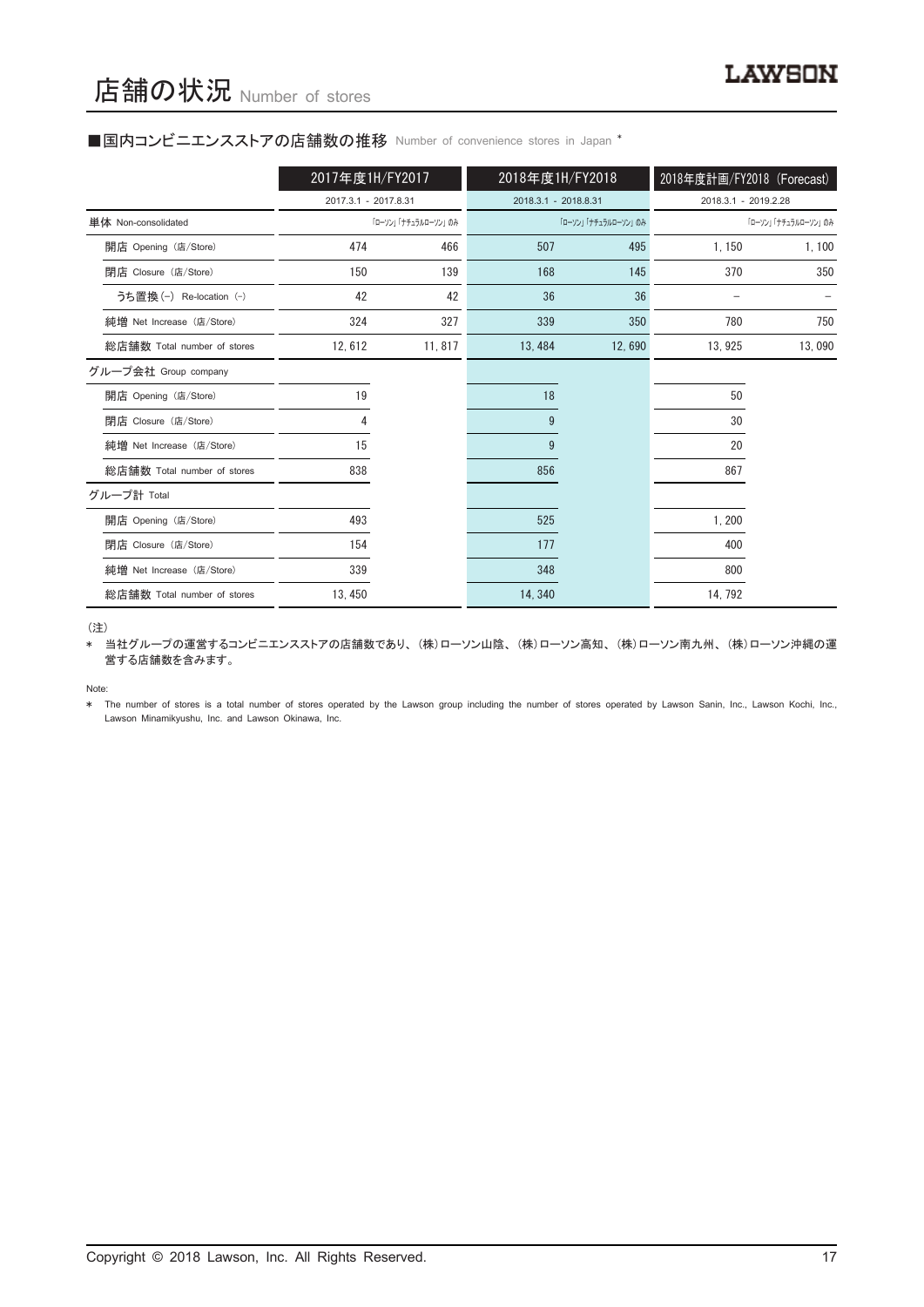# ■国内コンビニエンスストア店舗数 Number of convenience stores in Japan by store type

|                                                                     | 2017年8月        |           | 2018年2月        |                   | 2018年8月        |           | 期中増減店舗数                 |
|---------------------------------------------------------------------|----------------|-----------|----------------|-------------------|----------------|-----------|-------------------------|
|                                                                     | August, 2017   |           | February, 2018 |                   | August, 2018   |           | Net increase (Decrease) |
|                                                                     | 店/Store        | 構成比/Share |                | 店/Store 構成比/Share | 店/Store        | 構成比/Share | 店/Store                 |
| 株式会社ローソン Lawson, Inc.                                               |                |           |                |                   |                |           |                         |
| 直営店 Company-operated stores                                         |                |           |                |                   |                |           |                         |
| ローソン LAWSON                                                         | 296            | 2.2%      | 284            | 2.0%              | 297            | 2.1%      | 13                      |
| ナチュラルローソン NATURAL LAWSON                                            | 29             | 0.2%      | 28             | 0.2%              | 24             | 0.2%      | $-4$                    |
| 加盟店 Franchised stores                                               |                |           |                |                   |                |           |                         |
| Bタイプ Type B                                                         | 1,361          | 10.1%     | 1,616          | 11.5%             | 1, 749         | 12.2%     | 133                     |
| Gタイプ Type G                                                         | 1,635          | 12.2%     | 1,582          | 11.3%             | 1,521          | 10.6%     | - 61                    |
| Cタイプ Type C                                                         | 8,381          | 62.3%     | 8, 715         | 62.3%             | 8,982          | 62.6%     | 267                     |
| ナチュラルローソン NATURAL LAWSON                                            | 115            | 0.9%      | 115            | 0.8%              | 117            | 0.8%      | $\overline{2}$          |
| ローソンストア100 LAWSON STORE100                                          | 795            | 5.9%      | 805            | 5.8%              | 794            | 5.5%      | - 11                    |
| 小計 Subtotal                                                         | 12, 612        | 93.8%     | 13, 145        | 93.9%             | 13, 484        | 94.0%     | 339                     |
| 株式会社ローソン山陰 Lawson Sanin, Inc.                                       |                |           |                |                   |                |           |                         |
| 直営店 Company-operated stores                                         | 6              | 0.0%      | 5              | 0.0%              | 4              | 0.0%      | $-1$                    |
| 加盟店 Franchised stores                                               | 284            | 2.1%      | 285            | 2.0%              | 287            | 2.0%      | $\sqrt{2}$              |
| 小計 Subtotal                                                         | 290            | 2.2%      | 290            | 2.1%              | 291            | 2.0%      | 1                       |
| 株式会社ローソン高知 Lawson Kochi, Inc.                                       |                |           |                |                   |                |           |                         |
| 直営店 Company-operated stores                                         | 4              | 0.0%      | 3              | 0.0%              | 4              | 0.0%      | $\mathbf{1}$            |
| 加盟店 Franchised stores                                               | 132            | 1.0%      | 136            | 1.0%              | 137            | 1.0%      | 1                       |
| 小計 Subtotal                                                         | 136            | 1.0%      | 139            | 1.0%              | 141            | 1.0%      | 2                       |
| 株式会社ローソン南九州 Lawson Minamikyushu, Inc.                               |                |           |                |                   |                |           |                         |
| 直営店 Company-operated stores                                         | $\overline{2}$ | 0.0%      | $\overline{2}$ | 0.0%              | $\overline{2}$ | 0.0%      |                         |
| 加盟店 Franchised stores                                               | 192            | 1.4%      | 192            | 1.4%              | 195            | 1.4%      | 3                       |
| 小計 Subtotal                                                         | 194            | 1.4%      | 194            | 1.4%              | 197            | 1.4%      | 3                       |
| 株式会社ローソン沖縄 Lawson Okinawa, Inc.                                     |                |           |                |                   |                |           |                         |
| 直営店 Company-operated stores                                         | 3              | 0.0%      | 3              | 0.0%              | 4              | 0.0%      | 1                       |
| 加盟店 Franchised stores                                               | 215            | 1.6%      | 221            | 1.6%              | 223            | 1.6%      | $\overline{\mathbf{c}}$ |
| 小計 Subtotal                                                         | 218            | 1.6%      | 224            | 1.6%              | 227            | 1.6%      | 3                       |
| 国内コンビニエンスストアグループ店舗数計<br>Total number of convenience stores in Japan | 13, 450        | 100.0%    | 13, 992        | 100.0%            | 14, 340        | 100.0%    | 348                     |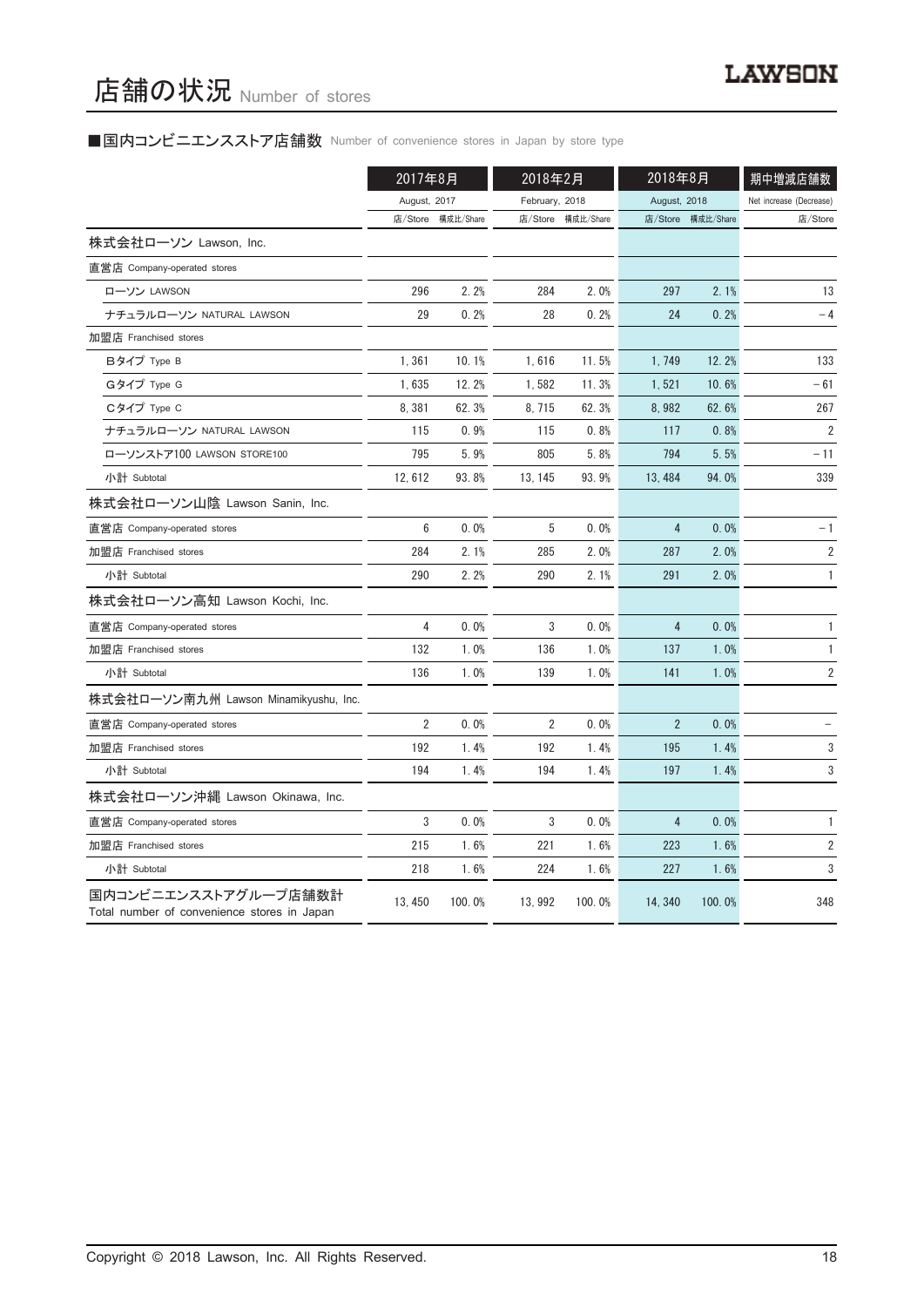# ■都道府県別店舗分布状況 Number of convenience stores by region and prefecture

|                |              |         | 2018年2月                  |         | 2018年8月<br>期中増減店舗数 |                          |         |                          |                          |                  |
|----------------|--------------|---------|--------------------------|---------|--------------------|--------------------------|---------|--------------------------|--------------------------|------------------|
|                |              |         | February, 2018           |         |                    | August, 2018             |         |                          | Net increase (Decrease)  |                  |
|                |              | ローソン    | ローソンストア100               | 計       | ローソン               | ローソンストア100               | 計       | ローソン                     | ローソンストア100               | 計                |
|                |              | LAWSON  | LAWSON STORE100          | Total   | <b>LAWSON</b>      | LAWSON STORE100          | Total   | LAWSON                   | LAWSON STORE100          | Total            |
|                |              | 店/Store | 店/Store                  | 店/Store | 店/Store            | 店/Store                  | 店/Store | 店/Store                  | 店/Store                  | 店/Store          |
| 北海道 Hokkaido   | 北海道 Hokkaido | 654     | $\overline{\phantom{a}}$ | 654     | 665                | $\qquad \qquad -$        | 665     | 11                       | $\qquad \qquad -$        | 11               |
| 東北 Tohoku      | 青森 Aomori    | 246     | $\qquad \qquad -$        | 246     | 256                |                          | 256     | $10$                     | $\qquad \qquad -$        | 10               |
|                | 秋田 Akita     | 190     | $\overline{\phantom{a}}$ | 190     | 191                | $\overline{\phantom{a}}$ | 191     | $\mathbf{1}$             | $\overline{\phantom{a}}$ | 1                |
|                | 岩手 Iwate     | 172     | $\overline{\phantom{a}}$ | 172     | 173                | $\qquad \qquad -$        | 173     | 1                        | $\qquad \qquad -$        | $\mathbf{1}$     |
|                | 宮城 Miyagi    | 240     | $\qquad \qquad -$        | 240     | 246                |                          | 246     | 6                        | $\overline{\phantom{0}}$ | $\boldsymbol{6}$ |
|                | 山形 Yamagata  | 108     | $\overline{\phantom{a}}$ | 108     | 111                | $\overline{\phantom{a}}$ | 111     | 3                        | $\overline{\phantom{a}}$ | 3                |
|                | 福島 Fukushima | 142     | $\qquad \qquad -$        | 142     | 151                | $\overline{\phantom{0}}$ | 151     | 9                        | $\qquad \qquad -$        | $\boldsymbol{9}$ |
|                | 小計 Subtotal  | 1,098   | $\overline{\phantom{a}}$ | 1,098   | 1,128              | -                        | 1, 128  | 30                       | $\qquad \qquad -$        | 30               |
| 関東 Kanto       | 栃木 Tochigi   | 196     | $\overline{\phantom{a}}$ | 196     | 196                | $\overline{\phantom{a}}$ | 196     | $\overline{\phantom{a}}$ | $\overline{\phantom{a}}$ |                  |
|                | 群馬 Gunma     | 122     | $\overline{\phantom{a}}$ | 122     | 123                | $\qquad \qquad -$        | 123     | $\mathbf{1}$             | $\qquad \qquad -$        | $\mathbf{1}$     |
|                | 埼玉 Saitama   | 628     | 46                       | 674     | 644                | 47                       | 691     | 16                       | $\mathbf{1}$             | 17               |
|                | 千葉 Chiba     | 560     | 50                       | 610     | 564                | 48                       | 612     | 4                        | $-2$                     | $\sqrt{2}$       |
|                | 茨城 Ibaraki   | 206     | 4                        | 210     | 213                | $\overline{\mathbf{4}}$  | 217     | $\overline{7}$           |                          | $\overline{7}$   |
|                | 東京 Tokyo     | 1,402   | 285                      | 1,687   | 1,452              | 278                      | 1,730   | 50                       | $-7$                     | 43               |
|                | 神奈川 Kanagawa | 923     | 138                      | 1,061   | 967                | 135                      | 1, 102  | 44                       | $-3$                     | 41               |
|                | 小計 Subtotal  | 4,037   | 523                      | 4,560   | 4, 159             | 512                      | 4,671   | 122                      | $-11$                    | 111              |
| 甲信越 Koshinetsu | 新潟 Niigata   | 159     | $\qquad \qquad -$        | 159     | 231                | -                        | 231     | 72                       | $\qquad \qquad -$        | 72               |
|                | 山梨 Yamanashi | 128     | $\overline{\phantom{a}}$ | 128     | 131                | $\qquad \qquad -$        | 131     | 3                        | $\overline{\phantom{m}}$ | 3                |
|                | 長野 Nagano    | 176     | $\overline{\phantom{a}}$ | 176     | 176                | $\qquad \qquad -$        | 176     |                          | $\qquad \qquad -$        |                  |
|                | 小計 Subtotal  | 463     | $\overline{\phantom{a}}$ | 463     | 538                | -                        | 538     | 75                       | $\qquad \qquad -$        | $75\,$           |
| 北陸 Hokuriku    | 石川 Ishikawa  | 103     | $\overline{\phantom{a}}$ | 103     | 104                | $\overline{\phantom{a}}$ | 104     | $\mathbf{1}$             | $\overline{\phantom{a}}$ | $\mathbf{1}$     |
|                | 富山 Toyama    | 190     | $\qquad \qquad -$        | 190     | 192                | -                        | 192     | $\overline{\mathbf{c}}$  | $\qquad \qquad -$        | $\sqrt{2}$       |
|                | 福井 Fukui     | 114     | -                        | 114     | 113                |                          | 113     | $-1$                     |                          | $-1$             |
|                | 小計 Subtotal  | 407     | $\qquad \qquad -$        | 407     | 409                |                          | 409     | 2                        | -                        | $\overline{2}$   |
| 東海 Tokai       | 静岡 Shizuoka  | 268     | $\overline{\phantom{a}}$ | 268     | 275                | $\qquad \qquad -$        | 275     | $\overline{7}$           | $\qquad \qquad -$        | $\overline{7}$   |
|                | 愛知 Aichi     | 585     | 98                       | 683     | 609                | 96                       | 705     | 24                       | $-2$                     | 22               |
|                | 岐阜 Gifu      | 170     | 6                        | 176     | 171                | $6\phantom{.}6$          | 177     | $\mathbf{1}$             | $\qquad \qquad -$        | $\mathbf{1}$     |
|                | 三重 Mie       | 139     | $\overline{\phantom{a}}$ | 139     | 138                | $\overline{\phantom{0}}$ | 138     | $-1$                     | $\overline{\phantom{a}}$ | $-1$             |
|                | 小計 Subtotal  | 1, 162  | 104                      | 1,266   | 1, 193             | 102                      | 1, 295  | 31                       | $-2$                     | 29               |

(注)

\* ローソンの店舗数には、「ローソン」「ナチュラルローソン」を含みます。

Note:

\* The number of stores of LAWSON includes LAWSON and NATURAL LAWSON.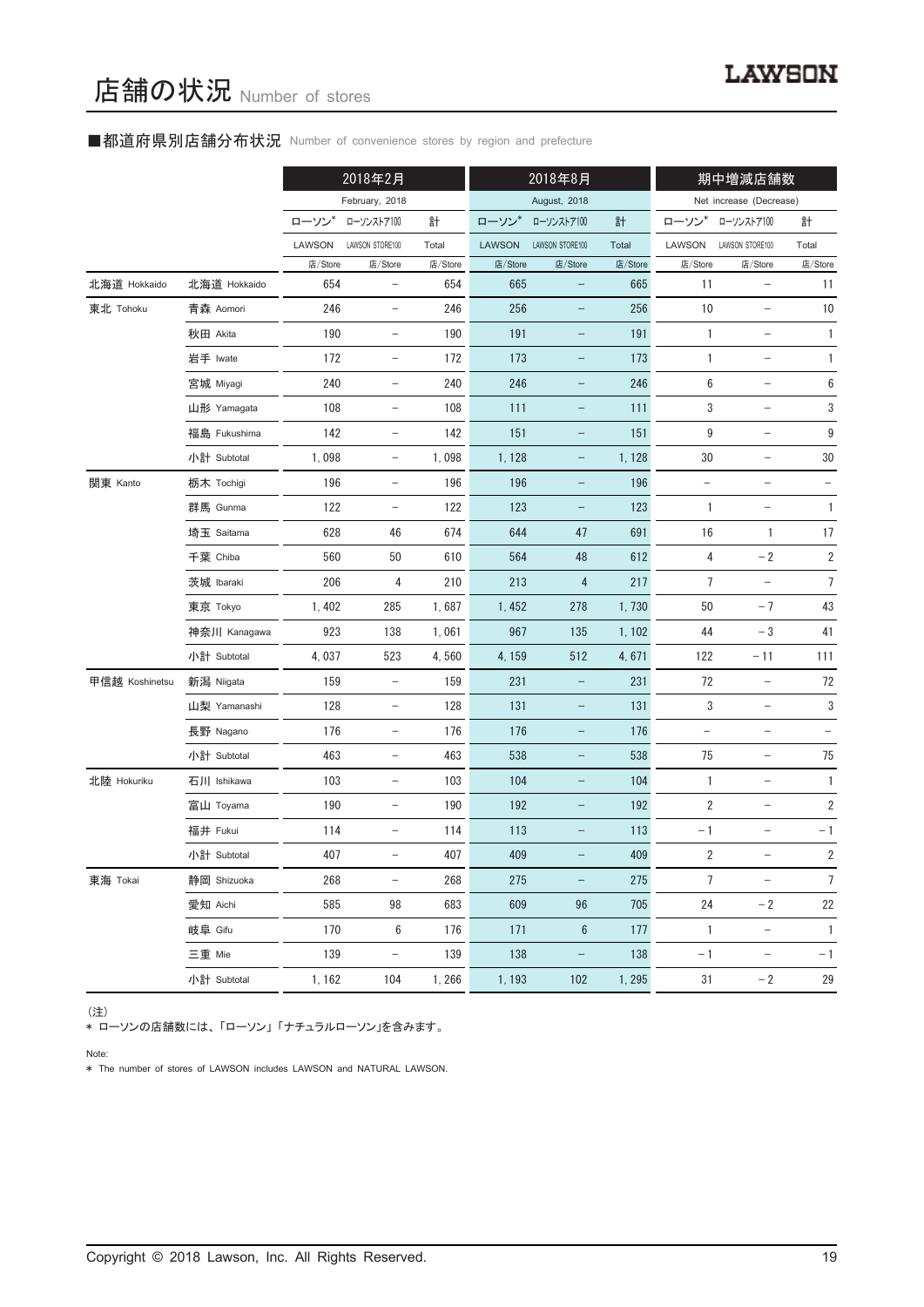# ■都道府県別店舗分布状況 Number of convenience stores by region and prefecture

|            |                                                                     |         | 2018年2月                  |         |               | 2018年8月                  |         |                          | 期中増減店舗数                  |                   |
|------------|---------------------------------------------------------------------|---------|--------------------------|---------|---------------|--------------------------|---------|--------------------------|--------------------------|-------------------|
|            |                                                                     |         | February, 2018           |         |               | August, 2018             |         |                          | Net increase (Decrease)  |                   |
|            |                                                                     | ローソン*   | ローソンストア100               | 計       | ローソン*         | ローソンストア100               | 計       | ローソン*                    | ローソンストア100               | 計                 |
|            |                                                                     | LAWSON  | LAWSON STORE100          | Total   | <b>LAWSON</b> | LAWSON STORE100          | Total   | LAWSON                   | LAWSON STORE100          | Total             |
|            |                                                                     | 店/Store | 店/Store                  | 店/Store | 店/Store       | 店/Store                  | 店/Store | 店/Store                  | 店/Store                  | 店/Store           |
| 近畿 Kinki   | 京都 Kyoto                                                            | 309     | 29                       | 338     | 309           | 30                       | 339     |                          | 1                        | 1                 |
|            | 滋賀 Shiga                                                            | 157     | $\qquad \qquad -$        | 157     | 157           | $\overline{\phantom{0}}$ | 157     | $\qquad \qquad -$        | $\qquad \qquad -$        | $\qquad \qquad -$ |
|            | 奈良 Nara                                                             | 138     | $\overline{\phantom{0}}$ | 138     | 138           |                          | 138     |                          |                          |                   |
|            | 和歌山 Wakayama                                                        | 145     | $\qquad \qquad -$        | 145     | 150           | $\qquad \qquad -$        | 150     | 5                        | $\qquad \qquad -$        | 5                 |
|            | 大阪 Osaka                                                            | 1,012   | 116                      | 1, 128  | 1,026         | 116                      | 1, 142  | 14                       | $\qquad \qquad -$        | 14                |
|            | 兵庫 Hyogo                                                            | 644     | 33                       | 677     | 647           | 34                       | 681     | 3                        | 1                        | 4                 |
|            | 小計 Subtotal                                                         | 2, 405  | 178                      | 2,583   | 2, 427        | 180                      | 2,607   | 22                       | $\overline{2}$           | 24                |
| 中国 Chugoku | 岡山 Okayama                                                          | 188     |                          | 188     | 196           |                          | 196     | 8                        |                          | $\, 8$            |
|            | 広島 Hiroshima                                                        | 211     | $\qquad \qquad -$        | 211     | 227           | -                        | 227     | 16                       | $\overline{\phantom{a}}$ | 16                |
|            | 山口 Yamaguchi                                                        | 118     | $\qquad \qquad -$        | 118     | 119           |                          | 119     | $\mathbf{1}$             | $\qquad \qquad -$        | $\mathbf{1}$      |
|            | 鳥取 Tottori                                                          | 143     | $\overline{\phantom{0}}$ | 143     | 143           |                          | 143     |                          | $\overline{\phantom{0}}$ |                   |
|            | 島根 Shimane                                                          | 146     | $\qquad \qquad -$        | 146     | 147           | $\qquad \qquad -$        | 147     | $\mathbf{1}$             | $\overline{\phantom{m}}$ | 1                 |
|            | 小計 Subtotal                                                         | 806     | $\overline{\phantom{m}}$ | 806     | 832           |                          | 832     | 26                       | $\overline{\phantom{0}}$ | 26                |
| 四国 Shikoku | 香川 Kagawa                                                           | 134     | $\overline{\phantom{0}}$ | 134     | 135           | $\overline{\phantom{0}}$ | 135     | 1                        | $\overline{a}$           | 1                 |
|            | 愛媛 Ehime                                                            | 219     | $\qquad \qquad -$        | 219     | 220           |                          | 220     | $\mathbf{1}$             |                          | 1                 |
|            | 徳島 Tokushima                                                        | 134     | $\overline{\phantom{m}}$ | 134     | 136           | -                        | 136     | $\overline{2}$           | $\qquad \qquad -$        | $\sqrt{2}$        |
|            | 高知 Kochi                                                            | 139     | $\qquad \qquad -$        | 139     | 141           | $\overline{\phantom{0}}$ | 141     | $\overline{2}$           | $\qquad \qquad -$        | $\sqrt{2}$        |
|            | 小計 Subtotal                                                         | 626     | $\overline{\phantom{0}}$ | 626     | 632           |                          | 632     | $\,6$                    | $\overline{\phantom{0}}$ | $\boldsymbol{6}$  |
| 九州 Kyushu  | 福岡 Fukuoka                                                          | 493     | $\qquad \qquad -$        | 493     | 512           | -                        | 512     | 19                       | $\qquad \qquad -$        | 19                |
|            | 佐賀 Saga                                                             | 72      | $\qquad \qquad -$        | 72      | 74            | $\overline{\phantom{0}}$ | 74      | $\sqrt{2}$               | $\qquad \qquad -$        | $\overline{2}$    |
|            | 長崎 Nagasaki                                                         | 105     | $\qquad \qquad -$        | 105     | 108           | -                        | 108     | 3                        |                          | 3                 |
|            | 大分 Oita                                                             | 182     |                          | 182     | 183           |                          | 183     | $\mathbf{1}$             |                          | 1                 |
|            | 熊本 Kumamoto                                                         | 153     | $\qquad \qquad -$        | 153     | 156           | -                        | 156     | 3                        | $\qquad \qquad -$        | 3                 |
|            | 宮崎 Miyazaki                                                         | 106     | $\qquad \qquad -$        | 106     | 106           |                          | 106     | $\overline{\phantom{0}}$ | $\equiv$                 | $\equiv$          |
|            | 鹿児島 Kagoshima                                                       | 194     | $\overline{\phantom{0}}$ | 194     | 197           |                          | 197     | 3                        |                          | 3                 |
|            | 小計 Subtotal                                                         | 1,305   | $\qquad \qquad -$        | 1,305   | 1,336         | $\qquad \qquad -$        | 1,336   | 31                       | $\overline{\phantom{0}}$ | 31                |
| 沖縄 Okinawa | 沖縄 Okinawa                                                          | 224     | $\overline{\phantom{0}}$ | 224     | 227           | $\overline{\phantom{0}}$ | 227     | 3                        | $\overline{\phantom{a}}$ | $\sqrt{3}$        |
|            | 国内コンビニエンスストアグループ店舗数計<br>Total number of convenience stores in Japan | 13, 187 | 805                      | 13, 992 | 13,546        | 794                      | 14, 340 | 359                      | $-11$                    | 348               |

(注)

\* ローソンの店舗数には、「ローソン」「ナチュラルローソン」を含みます。

Note:

\* The number of stores of LAWSON includes LAWSON and NATURAL LAWSON.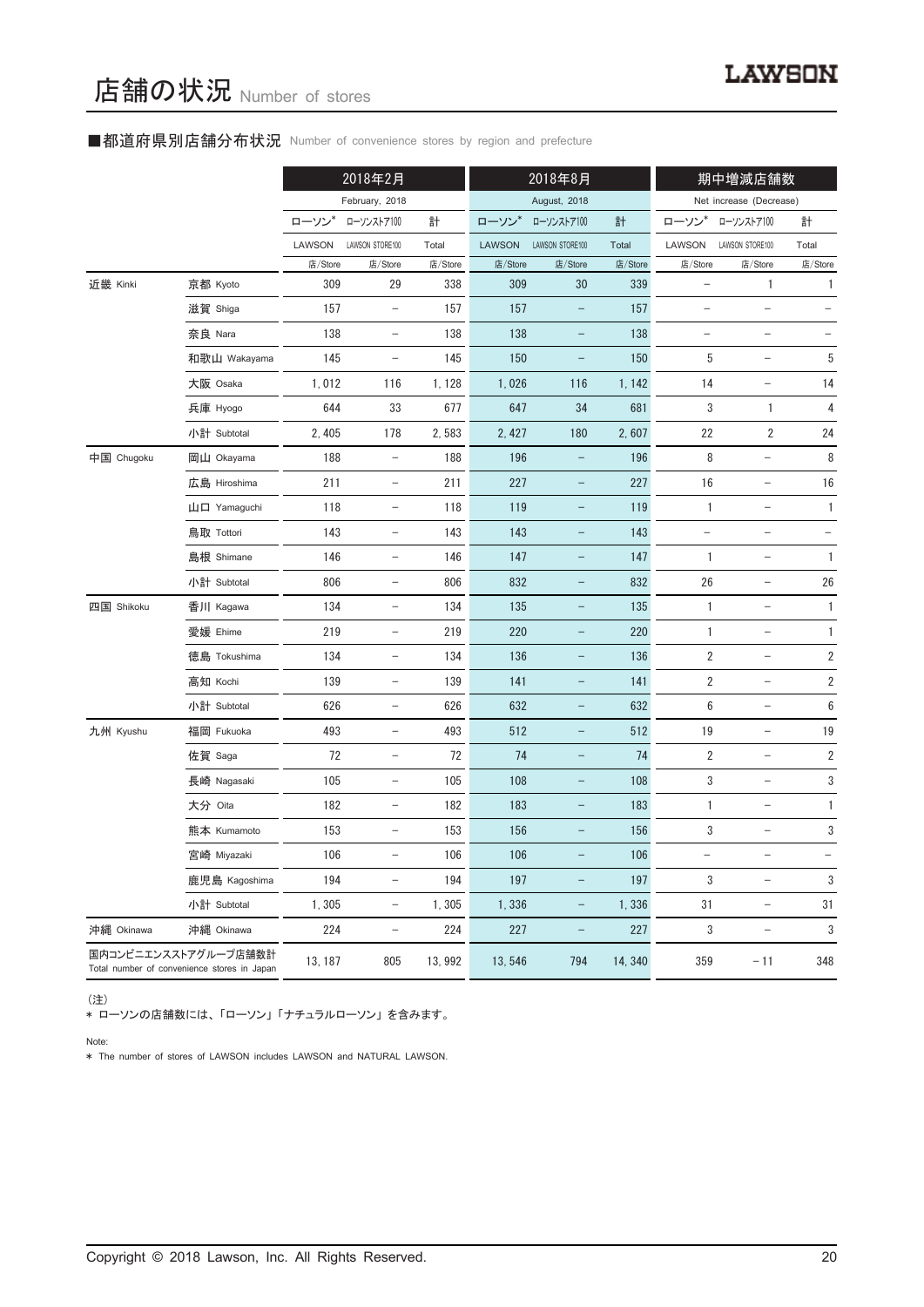# ■海外コンビニエンスストア店舗数 Number of convenience stores abroad

|                                                          | 2017年8月        | 2018年2月        | 2018年8月        | 期中増減店舗数                 |
|----------------------------------------------------------|----------------|----------------|----------------|-------------------------|
|                                                          | August, 2017   | February, 2018 | August, 2018   | Net increase (Decrease) |
|                                                          | 店/Store        | 店/Store        | 店/Store        | 店/Store                 |
| 上海市及びその周辺地域<br>中国<br>China Shanghai and surrounding area | 780            | 865            | 1,044          | 179                     |
| 重慶市<br>中国<br>China Chongqing                             | 145            | 165            | 182            | 17                      |
| 大連市<br>中国<br>China Dalian                                | 96             | 122            | 136            | 14                      |
| 中国<br>北京市<br>China Beijing                               | 61             | 73             | 86             | 13                      |
| 武漢市<br>中国<br>China Wuhan                                 | 134            | 198            | 255            | 57                      |
| 合肥市<br>中国<br>China Hefei                                 |                | ÷              | $6\phantom{1}$ | 6                       |
| タイ<br>Thailand                                           | 92             | 101            | 109            | 8                       |
| インドネシア<br>Indonesia                                      | 37             | 37             | 37             |                         |
| フィリピン<br>Philippines                                     | 32             | 33             | 35             | $\overline{2}$          |
| 米国 ハワイ州<br>United States of America Hawaii               | $\overline{2}$ | 2              | $\overline{2}$ |                         |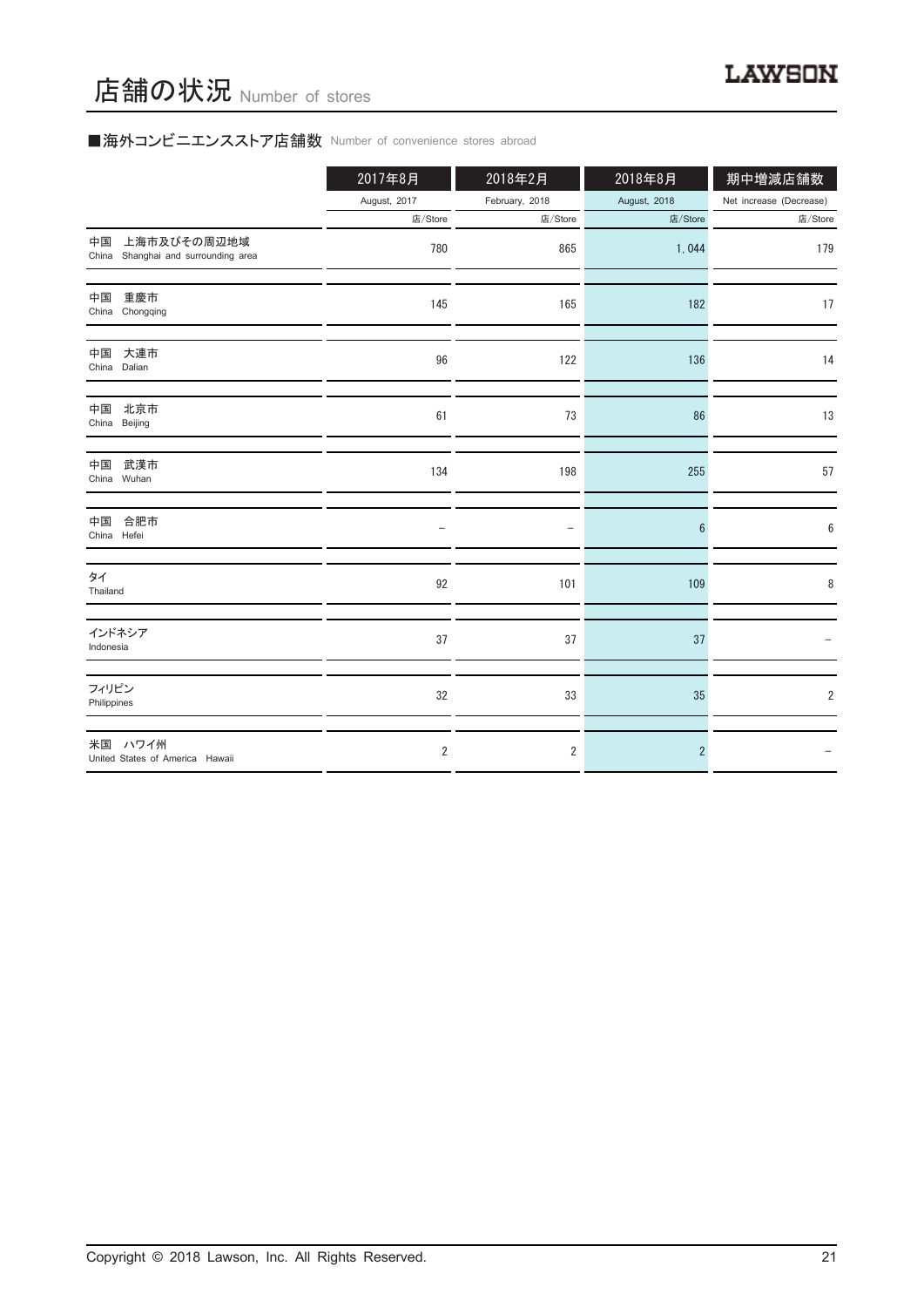# ■その他セグメントの運営する店舗数 Number of stores of other segments

|                                                    | 2017年8月      | 2018年2月        | 2018年8月      | 期中増減店舗数                 |
|----------------------------------------------------|--------------|----------------|--------------|-------------------------|
|                                                    | August, 2017 | February, 2018 | August, 2018 | Net increase (Decrease) |
|                                                    | 店/Store      | 店/Store        | 店/Store      | 店/Store                 |
| 株式会社成城石井*1<br>SEIJO ISHII CO., LTD.                | 137          | 140            | 142          | $\mathfrak{p}$          |
|                                                    |              |                |              |                         |
| 株式会社ローソンエンタテインメント *2<br>Lawson Entertainment, Inc. | 54           | 54             | 56           | $\mathfrak{p}$          |
|                                                    |              |                |              |                         |
| ユナイテッド・シネマ株式会社 *3<br>United Cinemas Co., Ltd.      | 39           | 40             | 41           |                         |

(注)

\*1 (株)成城石井については、直営の成城石井店舗のみを記載しております。

\*2 (株)ローソンエンタテインメントは、2018年6月より商号を(株)ローソンHMVエンタテイメントから変更しております。

\*3 ユナイテッド・シネマ(株)については、劇場数を記載しております。

Notes:

\*1 For SEIJO ISHII CO., LTD., it states number of its company-operated stores only.

\*2 Lawson HMV Entertainment, Inc. has changed its name to Lawson Entertainment, Inc. since June 2018.

\*3 For United Cinemas Co., Ltd., it states number of theaters.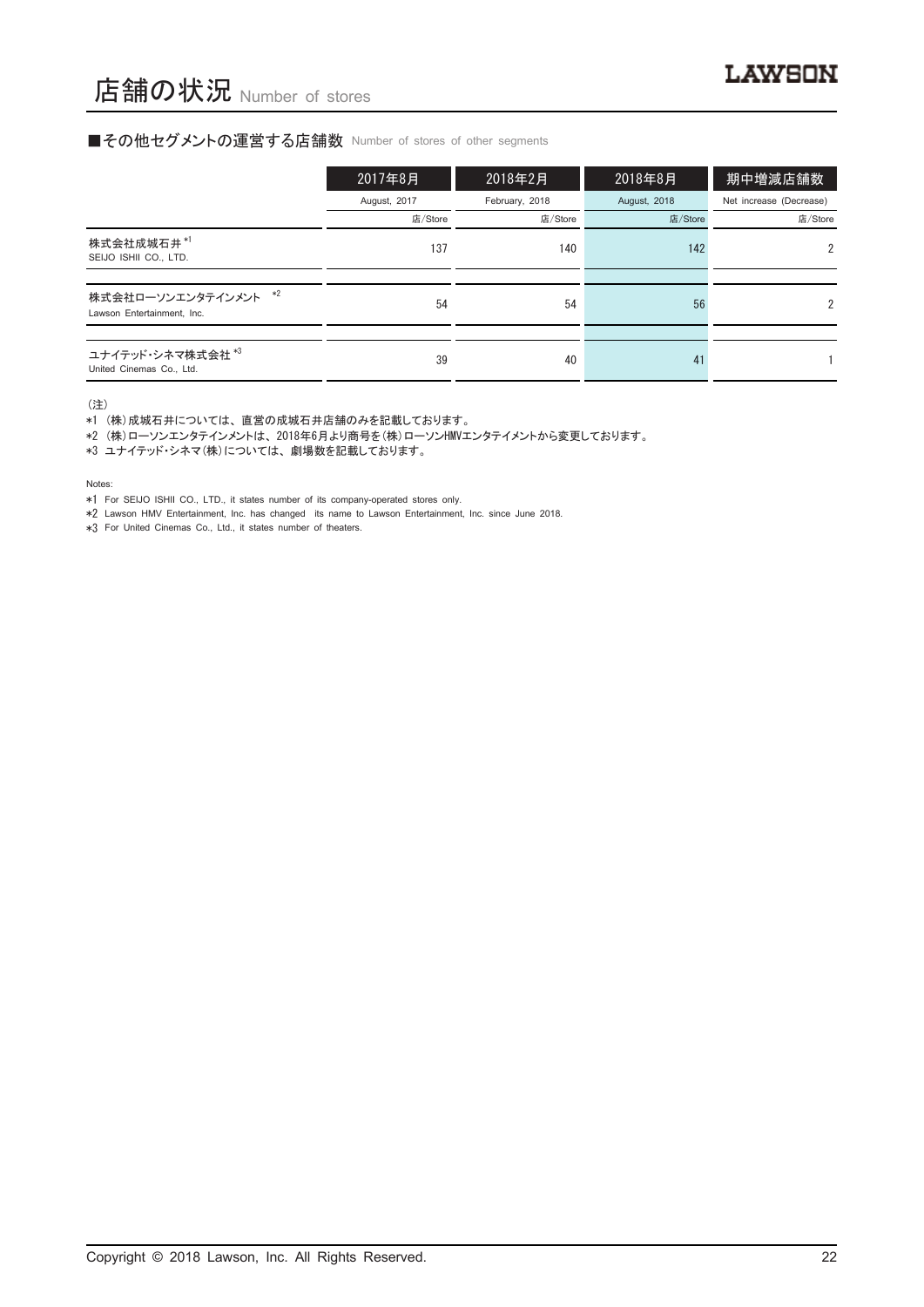### ■既存店売上高前年比及び既存店総荒利益高前年比 Net sales and gross profit of existing stores

|                                                               | 2017年度/FY2017 |              | 2018年度/FY2018 |                              |  |
|---------------------------------------------------------------|---------------|--------------|---------------|------------------------------|--|
|                                                               | 第2四半期累計期間/1H  | 通期/Full year | 第2四半期累計期間/1H  | 通期計画/Full<br>year (Forecast) |  |
|                                                               | 前年比/YoY       | 前年比/YoY      | 前年比/YoY       | 前年比/YoY                      |  |
| 売上高 Net sales *2                                              | 100.5%        | 100.0%       | 99.2%         | 100.0%                       |  |
| 客数 Number of customers                                        | 99.1%         | 98.4%        | 97.8%         |                              |  |
| 客単価 Spending per customer                                     | 101.4%        | 101.6%       | 101.5%        |                              |  |
| 売上高(チケット等含む)<br>Net sales (including tickets, etc.)           | 101.0%        | 99.9%        | 98.1%         | 99.5%                        |  |
| 総荒利益高 Gross profit                                            | 100.8%        | 99.6%        | 98.4%         | 99.8%                        |  |
| 売上高(ローソンストア100含む) *2<br>Net sales (including LAWSON STORE100) | 100.4%        | 99.8%        | 99.2%         |                              |  |

#### ■平均日販 Average daily sales per store

|               |                     | 2017年度/FY2017       |                     |  |
|---------------|---------------------|---------------------|---------------------|--|
|               | 第2四半期累計期間/1H        | 通期/Full year        | 第2四半期累計期間/1H        |  |
|               | 千円/Thousands of ven | 千円/Thousands of yen | 千円/Thousands of yen |  |
| 全店 All stores | 549                 | 536                 | 537                 |  |
| 新店 New stores | 497                 | 491                 | 488                 |  |

#### ■全店客数及び客単価 Average number of customers and average spending per customer (All stores)

|                           | 2017年度/FY2017   |                 | 2018年度/FY2018   |
|---------------------------|-----------------|-----------------|-----------------|
|                           | 第2四半期累計期間/1H    | 通期/Full year    | 第2四半期累計期間/1H    |
|                           | 人、円/Person, Yen | 人、円/Person, Yen | 人、円/Person, Yen |
| 客数 Number of customers    | 818             | 792             | 797             |
| 客単価 Spending per customer | $67^{\circ}$    | 676             | 674             |

(注)

\*1 売上高(ローソンストア100含む)を除く上記の数値は、(株)ローソンが運営する「ローソン」「ナチュラルローソン」の合計です。なお、本頁の各数値 には、エリアフランチャイズ各社(株)ローソン山陰、(株)ローソン高知、(株)ローソン南九州、(株)ローソン沖縄の数値は含んでおりません。 \*2 2018年度第2四半期累計期間の開示より、チケット等の影響を除いた数値に変更しております。

Notes:

\*1 These figures except for Net sales (including LAWSON STORE100) are sums of total LAWSON and NATURAL LAWSON operated by Lawson, Inc. Furthermore, results of area franchise companies (Lawson Sanin, Inc., Lawson Kochi, Inc., Lawson Minamikyushu, Inc. and Lawson Okinawa, Inc.) are not included in this page.

\*2 We changed our disclosure to exclude the impact of tickets, etc. from FY2018.1H.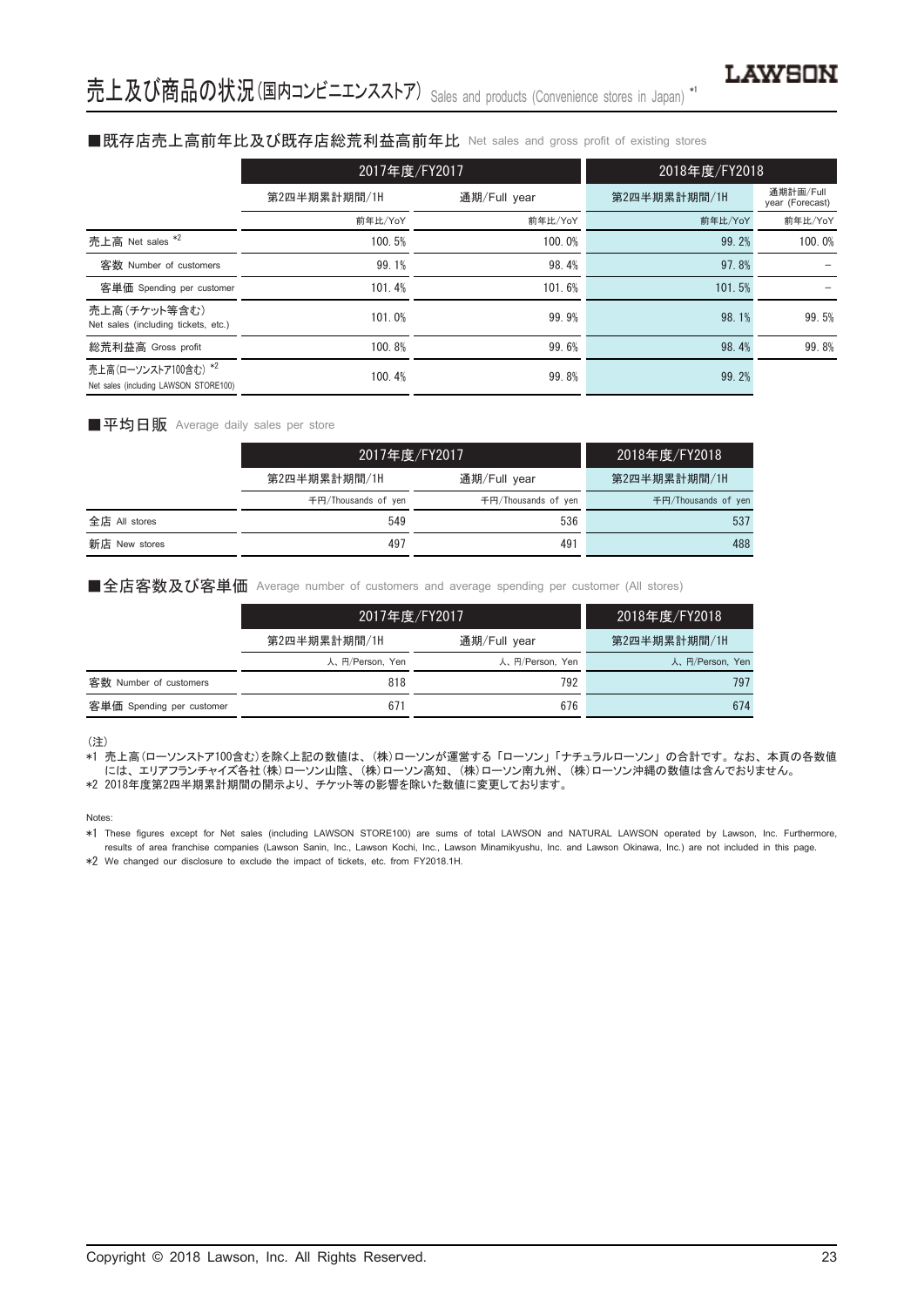# ■酒·タバコ取扱店及び24時間営業店舗数、駐車場設置店舗数 Liquor-licensed, cigarette-licensed, 24-hour operating and parking-lot equipped stores

|                                          |              | 2017年度/FY2017       | 2018年度/FY2018 |                     |              |                     |
|------------------------------------------|--------------|---------------------|---------------|---------------------|--------------|---------------------|
|                                          | 第2四半期累計期間/1H |                     | 通期/Full year  |                     | 第2四半期累計期間/1H |                     |
|                                          | 店/Store      | 総店舗数に占める割合<br>Share | 店/Store       | 総店舗数に占める割合<br>Share | 店/Store      | 総店舗数に占める割合<br>Share |
| 酒取扱店 Liquor-licensed stores              | 12.168       | 96.5%               | 12.679        | 96.5%               | 13,000       | 96.4%               |
| タバコ取扱店 Cigarette-licensed stores         | 11.729       | 93.0%               | 12.246        | 93.2%               | 12.604       | 93.5%               |
| 24時間営業店<br>24-hour operating stores      | 11.932       | 94.6%               | 12.436        | 94.6%               | 12.743       | 94.5%               |
| 駐車場設置店 Stores equipped with parking lots | 8.854        | 70.2%               | 9.230         | 70.2%               | 9.569        | 71.0%               |

■平均在庫(全店 期末1店舗当たり平均在庫売価) Inventory turnover in days (Based on all stores, inventory per store)

|                                 |                                | 2017年度/FY2017 | 2018年度/FY2018                  |         |                                |         |
|---------------------------------|--------------------------------|---------------|--------------------------------|---------|--------------------------------|---------|
|                                 | 第2四半期累計期間/1H                   |               | 通期/Full year                   |         | 第2四半期累計期間/1H                   |         |
|                                 | 千円、日<br>Thousands of yen, days | 前年比/YoY       | 千円、日<br>Thousands of yen, days | 前年比/YoY | 千円、日<br>Thousands of yen, days | 前年比/YoY |
| 在庫 Inventory                    | 6.557                          | 98.6%         | 6.720                          | 101.5%  | 6.659                          | 101.6%  |
| 在庫日数 Inventory turnover in days | 14.2                           | 102.8%        | 14. 7                          | 106.4%  | 14.5                           | 102.2%  |

# ■売場面積(全店) Area of floor (All stores)

|                      | 2017年度/FY2017                |         |                              |         | 2018年度/FY2018                |         |
|----------------------|------------------------------|---------|------------------------------|---------|------------------------------|---------|
|                      | 第2四半期累計期間/1H                 |         | 通期/Full year                 |         | 第2四半期累計期間/1H                 |         |
|                      | m <sup>2</sup> /Square meter | 前年比/YoY | m <sup>2</sup> /Square meter | 前年比/YoY | m <sup>2</sup> /Square meter | 前年比/YoY |
| 全店売場面積 Area of floor | 1.547.676                    | 105.9%  | .585.250                     | 107.1%  | .660.847                     | 107.3%  |

## ■収納代行業務の状況(全店) Third party bill settlement (All stores)

|                              |                                     | 2017年度/FY2017 |                                     |         |                                     | 2018年度/FY2018 |  |
|------------------------------|-------------------------------------|---------------|-------------------------------------|---------|-------------------------------------|---------------|--|
|                              | 第2四半期累計期間/1H                        |               | 通期/Full year                        |         | 第2四半期累計期間/1H                        |               |  |
|                              | 百万円、百万件<br>Millions of yen, million | 前年比/YoY       | 百万円、百万件<br>Millions of yen, million | 前年比/YoY | 百万円、百万件<br>Millions of yen, million | 前年比/YoY       |  |
| 収納金額<br>Transaction amount   | . 225. 735                          | 105.6%        | 2.263.937                           | 106.2%  | 1.317.125                           | 107.5%        |  |
| 取扱件数 Number of settlement    | 108.4                               | 103.5%        | 208.6                               | 103.3%  | 113.4                               | 104.6%        |  |
| 手数料収入<br>Commission revenues | 5.812                               | 104.0%        | 11.154                              | 103.4%  | 6.040                               | 103.9%        |  |

(注)

\* 上記の数値は、(株)ローソンが運営する「ローソン」「ナチュラルローソン」「ローソンストア100」の合計です。

Note:

\* These figures are sums of total LAWSON, NATURAL LAWSON and LAWSON STORE100 operated by Lawson, Inc.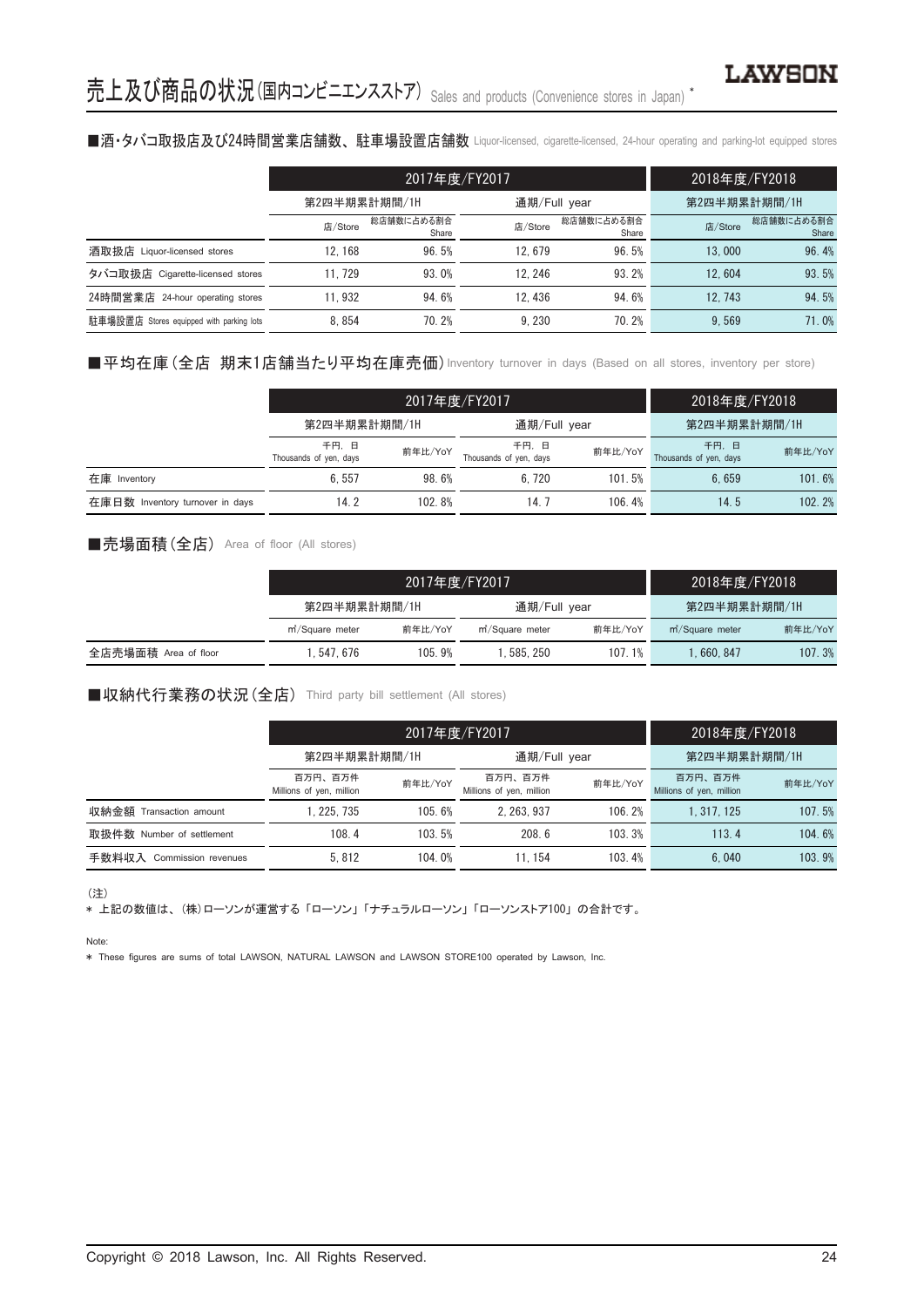#### ■全店商品別販売構成の推移及び総荒利益率の状況 Sales and gross profit margin by merchandise category at store level (All stores)

|                            | 2017年度/FY2017                                                                                                        |        |                                    |                        | 2018年度/FY2018 |                                    |                              |        |                                    |                              |
|----------------------------|----------------------------------------------------------------------------------------------------------------------|--------|------------------------------------|------------------------|---------------|------------------------------------|------------------------------|--------|------------------------------------|------------------------------|
|                            | 第2四半期累計期間/1H                                                                                                         |        | 通期/Full year                       |                        | 第2四半期累計期間/1H  |                                    | 通期計画/Full<br>year (Forecast) |        |                                    |                              |
|                            | 十億円<br>Billions of yen                                                                                               | 構成比    | 総荒利益率<br>Share Gross Profit Margin | 十億円<br>Billions of yen | 構成比           | 総荒利益率<br>Share Gross Profit Margin | 十億円<br>Billions of yen       | 構成比    | 総荒利益率<br>Share Gross Profit Margin | 総荒利益率<br>Gross Profit Margin |
| ファストフード Fast foods         | 244.6                                                                                                                | 24.5%  | 38.0%                              | 484.9                  | 24.5%         | 38.3%                              | 263.5                        | 24.7%  | 38.0%                              |                              |
| 日配食品 Daily delivered foods | 137.4                                                                                                                | 13.7%  | 34.3%                              | 268.0                  | 13.5%         | 33.9%                              | 148.4                        | 13.9%  | 34.3%                              |                              |
| 加工食品 Processed foods       | 526.6                                                                                                                | 52.7%  | 24.1%                              | 1.043.0                | 52.7%         | 24.0%                              | 558.4                        | 52.4%  | 24.1%                              |                              |
| うち、タバコ Cigarettes          | 250.0                                                                                                                | 25.0%  | 10.8%                              | 498.6                  | 25.2%         | 10.8%                              | 265.4                        | 24.9%  | 10.8%                              |                              |
| 非食品 Non-food products *1   | 90.4                                                                                                                 | 9.1%   | 50.3%                              | 182.9                  | 9.3%          | 50.1%                              | 96.0                         | 9.0%   | 51.0%                              |                              |
| 合計 Total                   | 999.1                                                                                                                | 100.0% | 31.3%                              | 1.979.0                | 100.0%        | 31.3%                              | 1.066.5                      | 100.0% | 31.4%                              | 31.4%                        |
| 分類 Category                |                                                                                                                      |        |                                    |                        |               |                                    |                              |        |                                    |                              |
| ファストフード Fast foods         | 米飯・麺・調理パン(サンドイッチ等) デリカ・ファストフード等<br>Rice, noodles, bread, delicatessen items, over-the-counter fast foods, etc.       |        |                                    |                        |               |                                    |                              |        |                                    |                              |
| 日配食品 Daily delivered foods | ベーカリー・デザート・アイスクリーム・生鮮食品等<br>Bakery items, desserts, ice creams, perishable foods (vegetables, fruits and meat), etc. |        |                                    |                        |               |                                    |                              |        |                                    |                              |
| 加工食品 Processed foods       | 飲料・酒類・タバコ・加工食品・菓子等 Soft drinks, alcoholic drinks, cigarettes, processed foods, confectioneries, etc.                 |        |                                    |                        |               |                                    |                              |        |                                    |                              |
| 非食品 Non-food products      | 日用品·本·雑誌等 Daily necessities, books, magazines, etc.                                                                  |        |                                    |                        |               |                                    |                              |        |                                    |                              |

# ■国内コンビニエンスストア事業 グループ全店売上高 Total sales of convenience store business in Japan

|                          |                     | 2017年度/FY2017 | 2018年度/FY2018       |         |                     |         |
|--------------------------|---------------------|---------------|---------------------|---------|---------------------|---------|
|                          | 第2四半期累計期間/1H        |               | 通期/Full year        |         | 第2四半期累計期間/1H        |         |
|                          | 百万円/Millions of yen | 前年比/YoY       | 百万円/Millions of yen | 前年比/YoY | 百万円/Millions of yen | 前年比/YoY |
| 単体 Non-consolidated      | . 066. 292          | 103.7%        | 2.110.454           | 104.1%  | 1.133.211           | 106.3%  |
| グループ会社 Group company *2  | 74.889              | 164.0%        | 147.075             | 137.6%  | 76.356              | 102.0%  |
| チケット等取扱高 Tickets etc. *3 | 176.023             | 108.9%        | 339.583             | 105.9%  | 172.140             | 97.8%   |
| 合計 Total                 | 1.317.205           | 106.6%        | 2.597.114           | 105.8%  | 1.381.709           | 104.9%  |

(注)

\*1 非食品の総荒利益率は、手数料収入を含め算出しております。

\*2 グループ会社は、(株)ローソン山陰、(株)ローソン高知、(株)ローソン南九州、(株)ローソン沖縄の運営する店舗の売上高を合計しております。

\*3 チケット等取扱高は、当社グループの運営する国内のコンビニエンスストア事業全て(単体及びグループ会社を含む)の取扱高を合計しております。

Notes:

\*1 Gross profit of non-food products includes service commissions.

\*2 For group company, it is a total sales of stores oprerated by Lawson Sanin, Inc., Lawson Kochi, Inc., Lawson Minamikyushu, Inc. and Lawson Okinawa, Inc.

\*3 For tickets and others gross sale, it is a total gross sales of convenience store business in Japan (including non-consolidated and group companies) operated by Lawson group.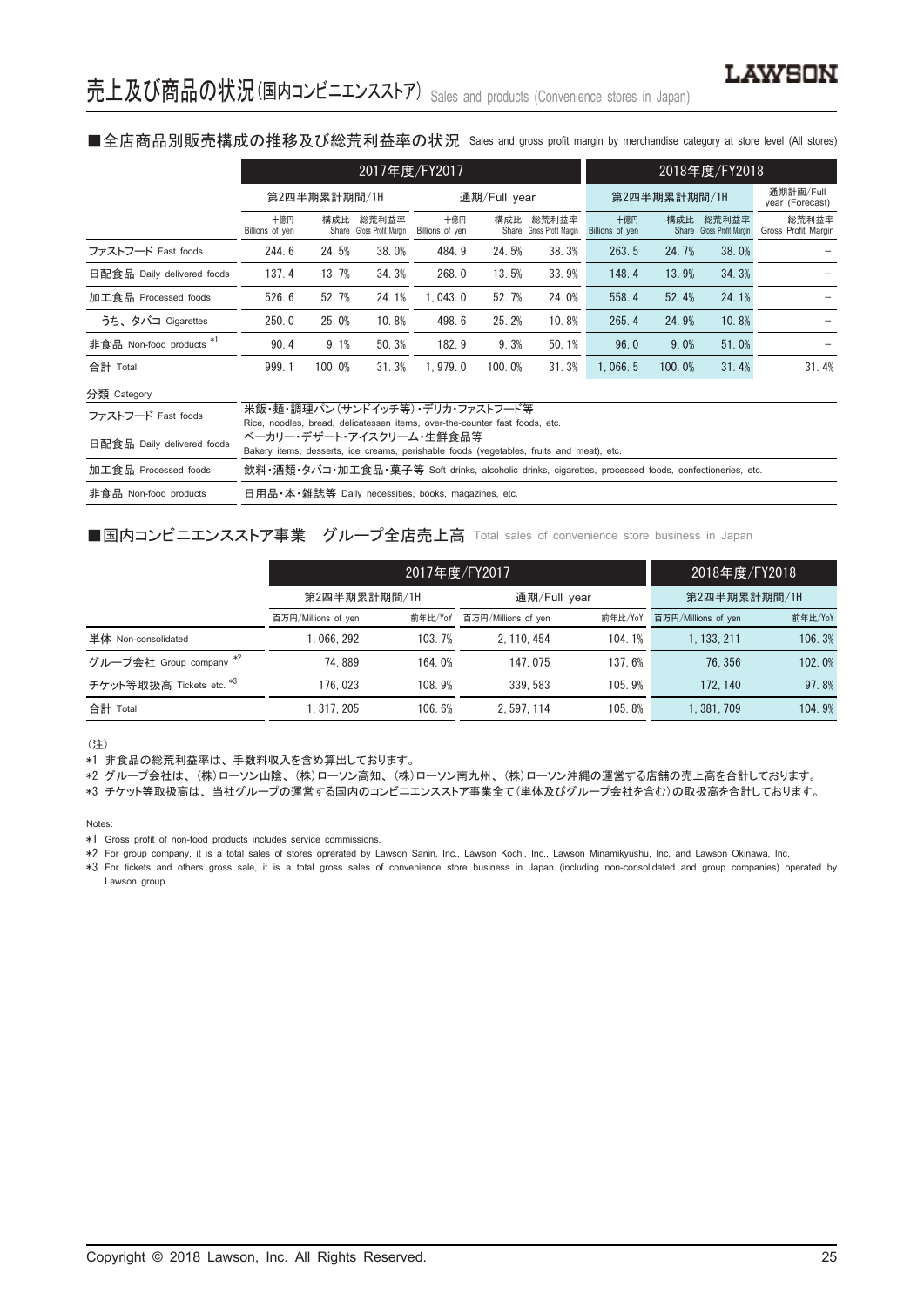# **LAWSON**

# 従業員の状況 Number of employees

|                                         |              | 2017年度/FY2017                   | 2018年度/FY2018 |                                 |              |                                 |
|-----------------------------------------|--------------|---------------------------------|---------------|---------------------------------|--------------|---------------------------------|
|                                         | 第2四半期累計期間/1H |                                 | 通期/Full year  |                                 | 第2四半期累計期間/1H |                                 |
|                                         | 人/Person     | 期中増減/Net increase<br>(Decrease) | 人/Person      | 期中增減/Net increase<br>(Decrease) | 人/Person     | 期中增減/Net increase<br>(Decrease) |
| 単体 Non-consolidated                     |              |                                 |               |                                 |              |                                 |
| 従業員数 Employees                          | 4, 427       | 210                             | 4, 444        | 227                             | 4.635        | 191                             |
| パートタイマー Part-time and temporary workers | 2,587        | 390                             | 2,628         | 431                             | 2,651        | 23                              |
| 連結子会社 Consolidated subsidiaries         |              |                                 |               |                                 |              |                                 |
| 従業員数 Employees                          | 5.372        | 186                             | 5.584         | 398                             | 5.946        | 362                             |
| パートタイマー Part-time and temporary workers | 7.717        | 31                              | 7,638         | $-48$                           | 8.694        | 1,056                           |
| 連結計 Consolidated                        |              |                                 |               |                                 |              |                                 |
| 従業員数 Employees                          | 9.799        | 396                             | 10.028        | 625                             | 10.581       | 553                             |
| パートタイマー Part-time and temporary workers | 10.304       | 421                             | 10.266        | 383                             | 11.345       | 1,079                           |